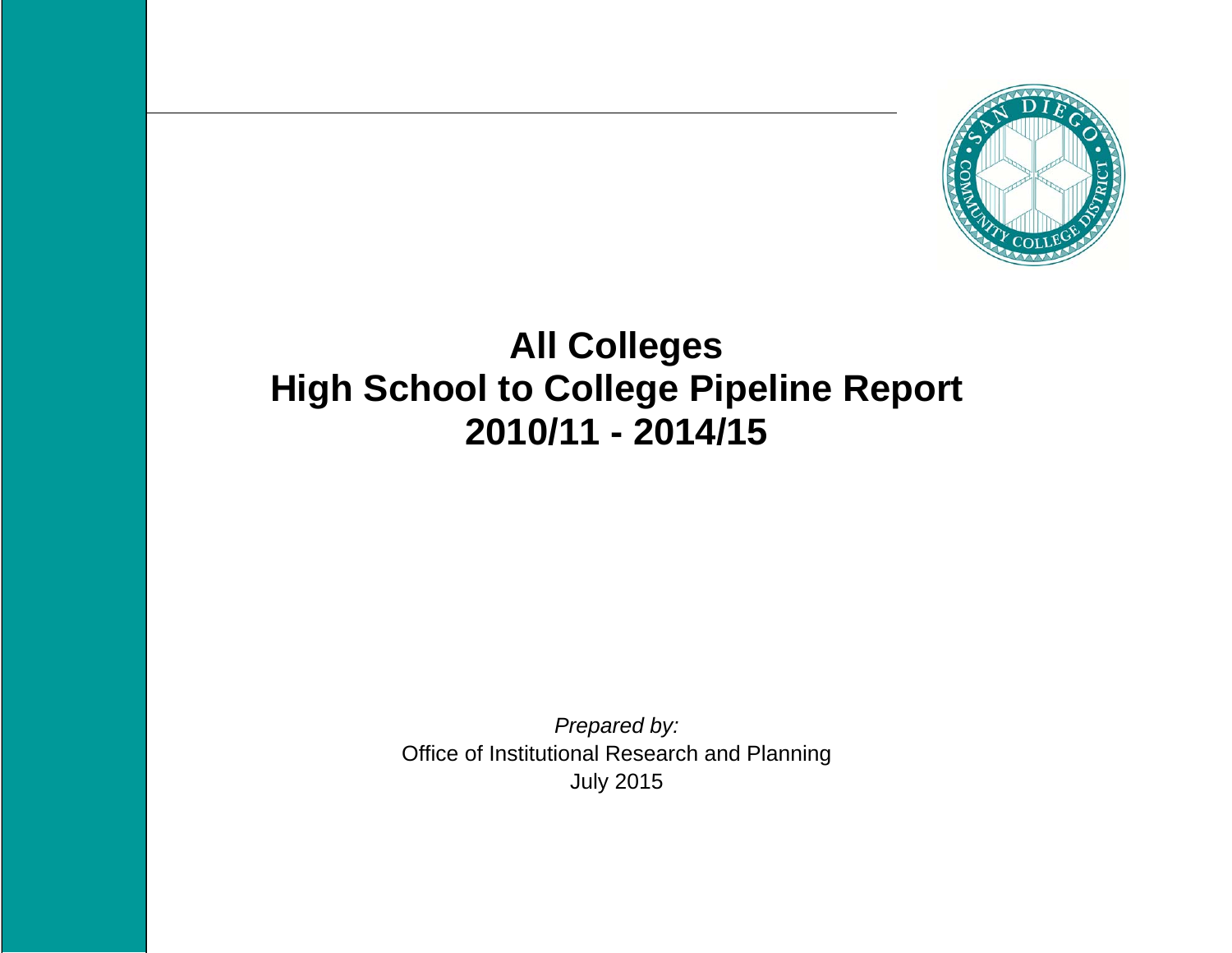## **Table of Contents**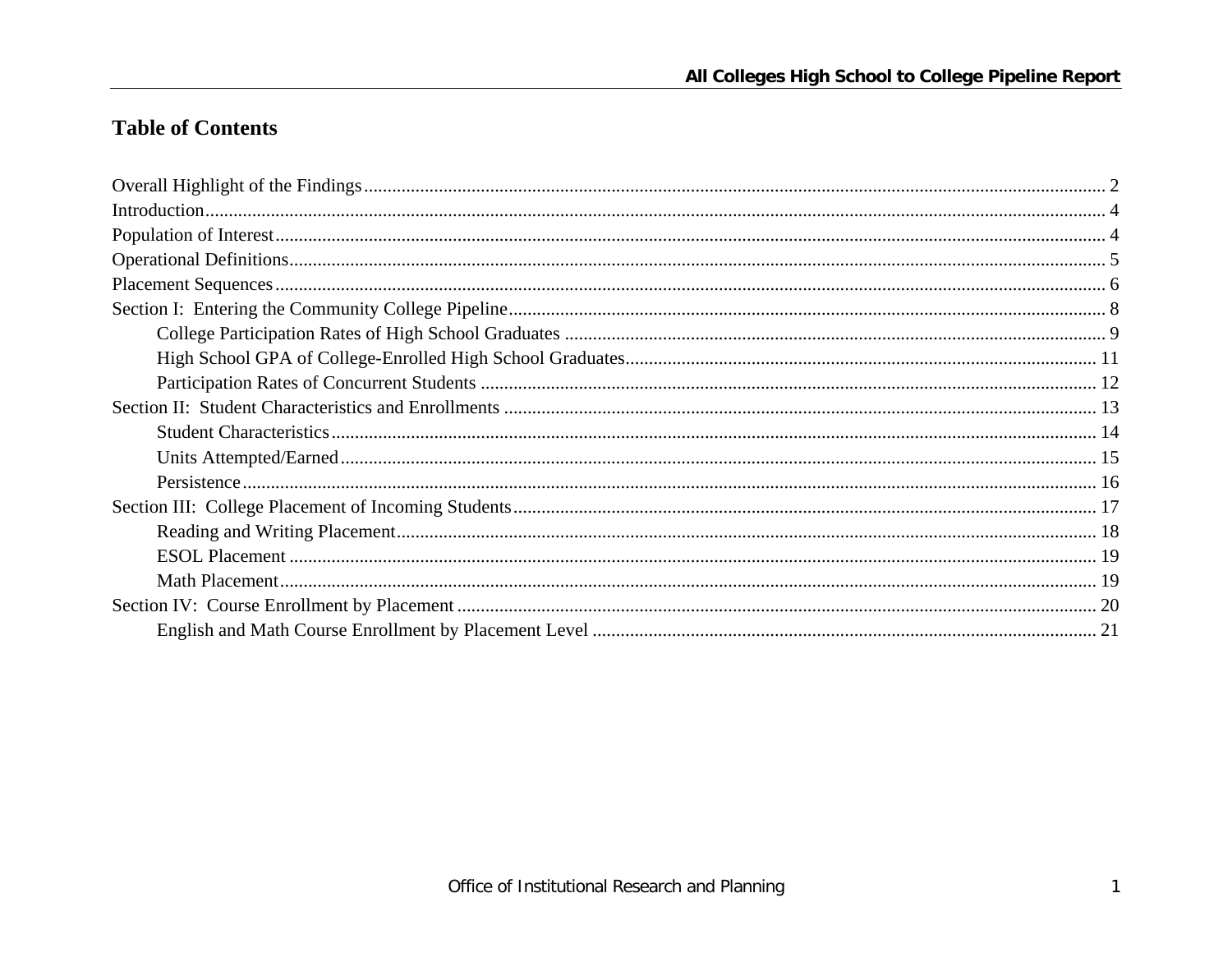## **Overall Highlight of the Findings**

Participation Rates

- In 2014/15, 33% of the 2013/14 feeder high school graduates and 13% of the 2013/14 non-feeder high school graduates entered an SDCCD college in the year following high school completion. Both were comparable to the five-year averages of 33% and 12%, respectively.
- Concurrent high school seniors, who were both enrolled at an SDCCD college and attended a District feeder high school in 2013/14, continued their SDCCD enrollment the following year as college-only students at a 12% participation rate, which is lower than the five-year average of 16%

#### Matriculation

- A majority of the 2014/15 first-time to college high school graduates completed an assessment test in reading, writing, and math (77% each).
- Nearly half of the 2014/15 first-time to college high school graduates who completed an assessment test in reading placed at the transfer/associate level (52%; comparable to the three-year average of 50%), and 37% placed at basic skills (comparable to the three-year average of 39%).
- In 2014/15, 27% of the first-time to college high school graduates who completed an assessment test in writing placed at the transfer/associate level (comparable to the three-year average of 25%), and 62% placed at basic skills (comparable to the three-year average of 63%).
- Forty percent of the 2014/15 first-time to college high school graduates who completed an assessment test in math placed at the associate or transfer levels (comparable to the three-year average of 38%), and 60% placed at basic skills (comparable to the three-year average of 62%).

#### Enrollment Patterns

• Seventy-two percent of the Fall 2014 first-time to college high school graduates who placed in transfer/associate level English enrolled in an English course at or below their placement level by the end of their first year at an SDCCD college (higher than the three-year average of 65%). Of these students that placed in the transfer/associate English level and enrolled in a course in 2014/15, 50% took a course at their placement level.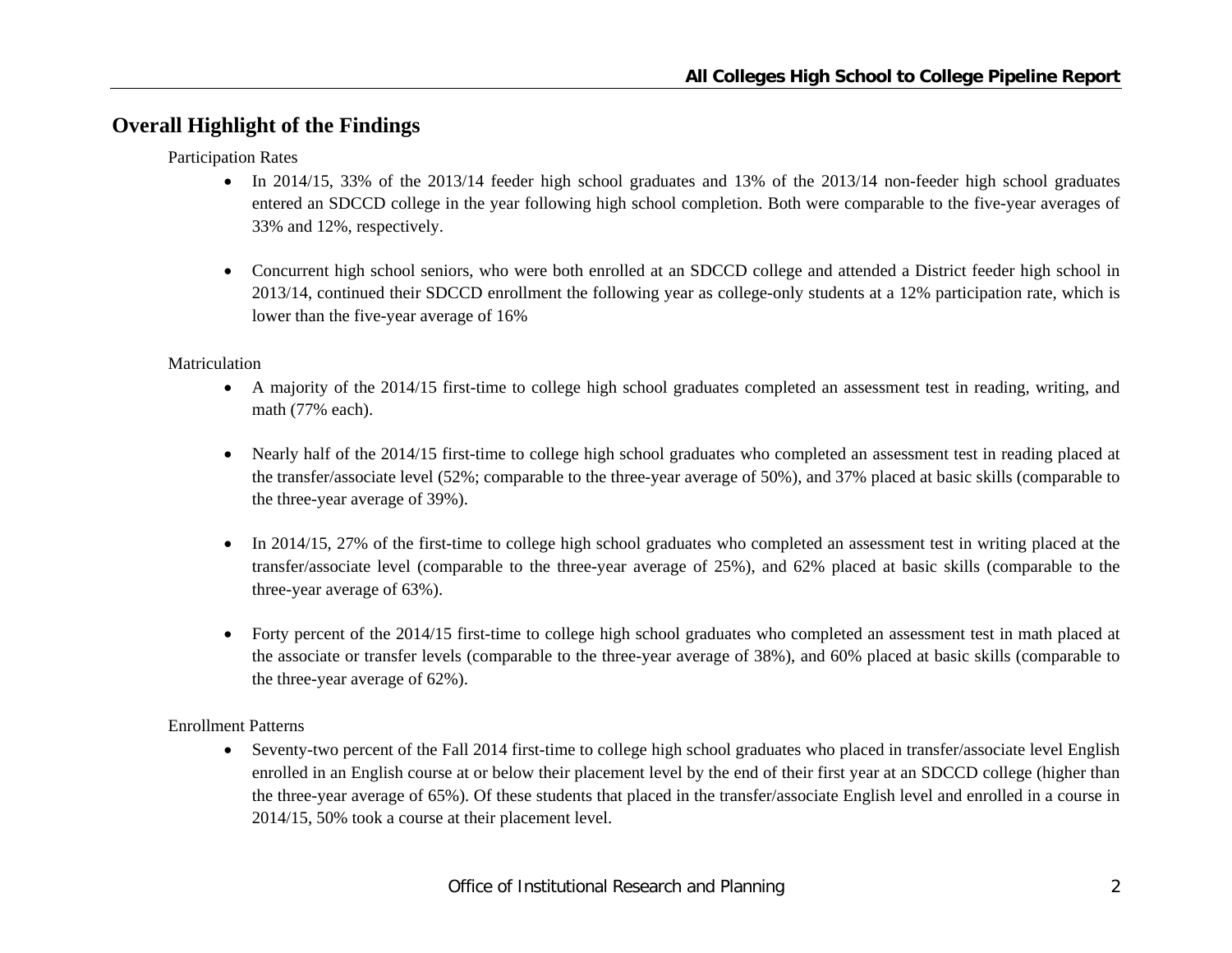By the end of their first year at an SDCCD college, 71% of the Fall 2014 first-time to college high school graduates who placed in transfer level math enrolled in a math course at or below their placement level (comparable to the three-year average of 72%), and 84% of those who placed in associate level math enrolled in a math course at or below their placement level (higher than the three-year average of 78%).

#### **Outcomes**

- $\bullet$  Over half (56%) of the students who were enrolled in school full-time (12+ units) in 2014/15 completed the total number of attempted units (comparable to the five-year average of 54%).
- $\bullet$  On average, 81% of the Fall 2013 first-time to college high school graduates persisted to the next spring term and 61% annually persisted to a second fall term (comparable to the five-year averages of 80% and 60%, respectively).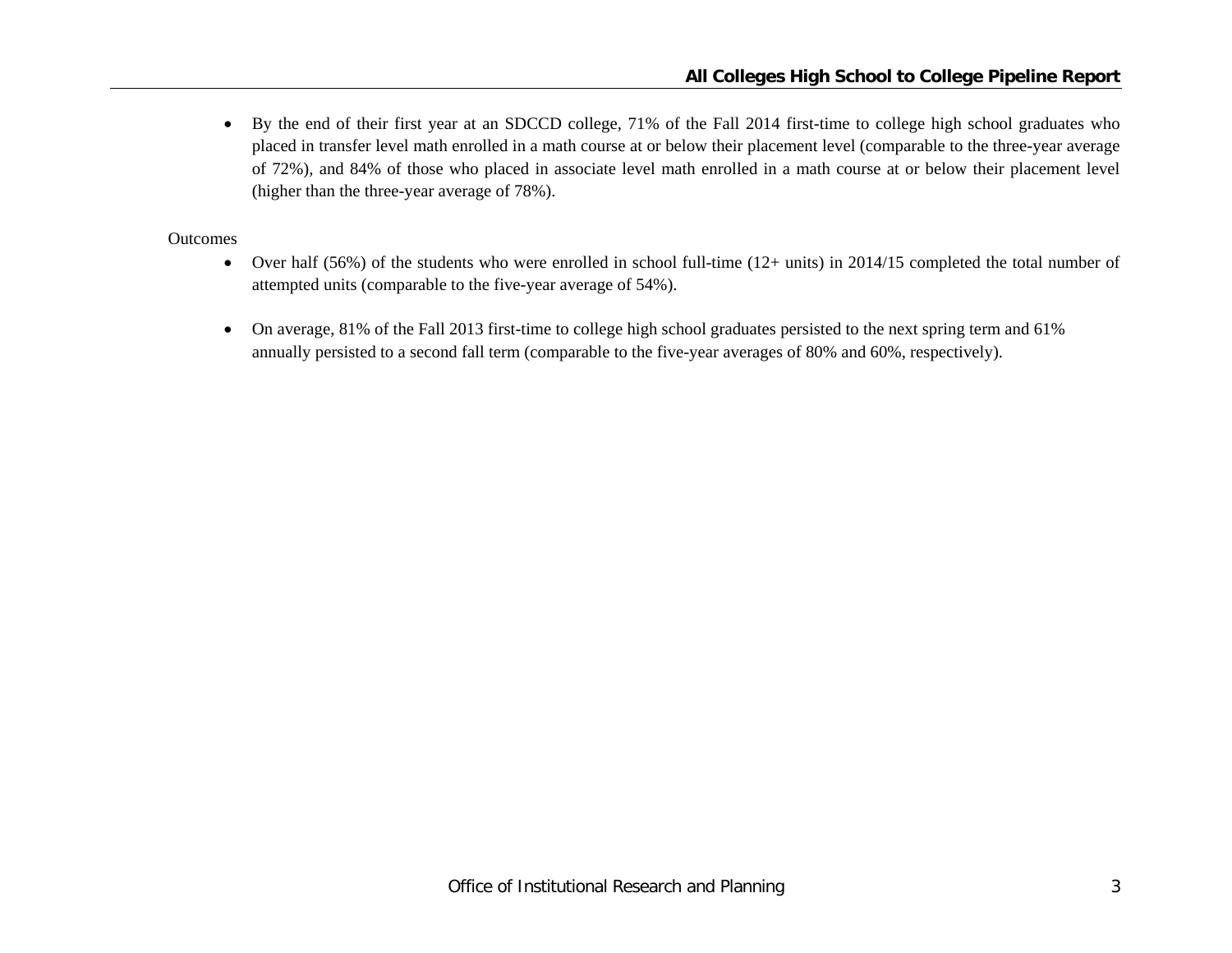## **Introduction**

The annual High School to College Pipeline Report provides a comprehensive descriptive analysis of incoming first-time to college high school graduates. The report is part of a larger initiative to provide the colleges and the District with information for integrating plans and strategies that support student completion and enrollment management. The report is intended to inform college and District decision-making, instructional and services planning, outreach, and marketing.

The High School to College Pipeline Report series comprises four reports: 1) All Colleges, 2) City College/ECC, 3) Mesa College, and 4) Miramar College. Each report contains four sections that focus on enrollment patterns and placement as high school graduates enter college for the first time. The first section focuses on students' entry into an SDCCD college, and is reported as high school-to-college graduate participation, and concurrent student participation rates. Student characteristics and college enrollment patterns are detailed in Section II; reading, writing, ESOL, and math placements are detailed in Section III; and finally, English and math enrollments by placement level are detailed in Section IV. In most instances, benchmark information is provided as a point of comparison, such as three or five-year averages and/or percentage change.

## **Population of Interest**

**First-time to college high school graduates** are students who reported completion from a high school prior to enrolling at an SDCCD college for the first time. Specifically, unless otherwise noted, this population comprises the following parameters:

- **First-time to college students** are defined as any first-time student who enrolled at an SDCCD college. Excluded from this definition are students concurrently enrolled in a four-year university, degree holders, and high school students. Additionally, for this study, students attending adult school are excluded.
- **High school graduates** are defined in this study as having received a certification of California high school proficiency, a G.E.D./high school certificate, or a high school diploma (including a foreign high school diploma).
- $\triangleright$  Students enrolled at an SDCCD college either in the year following high school completion or within four years of high school completion.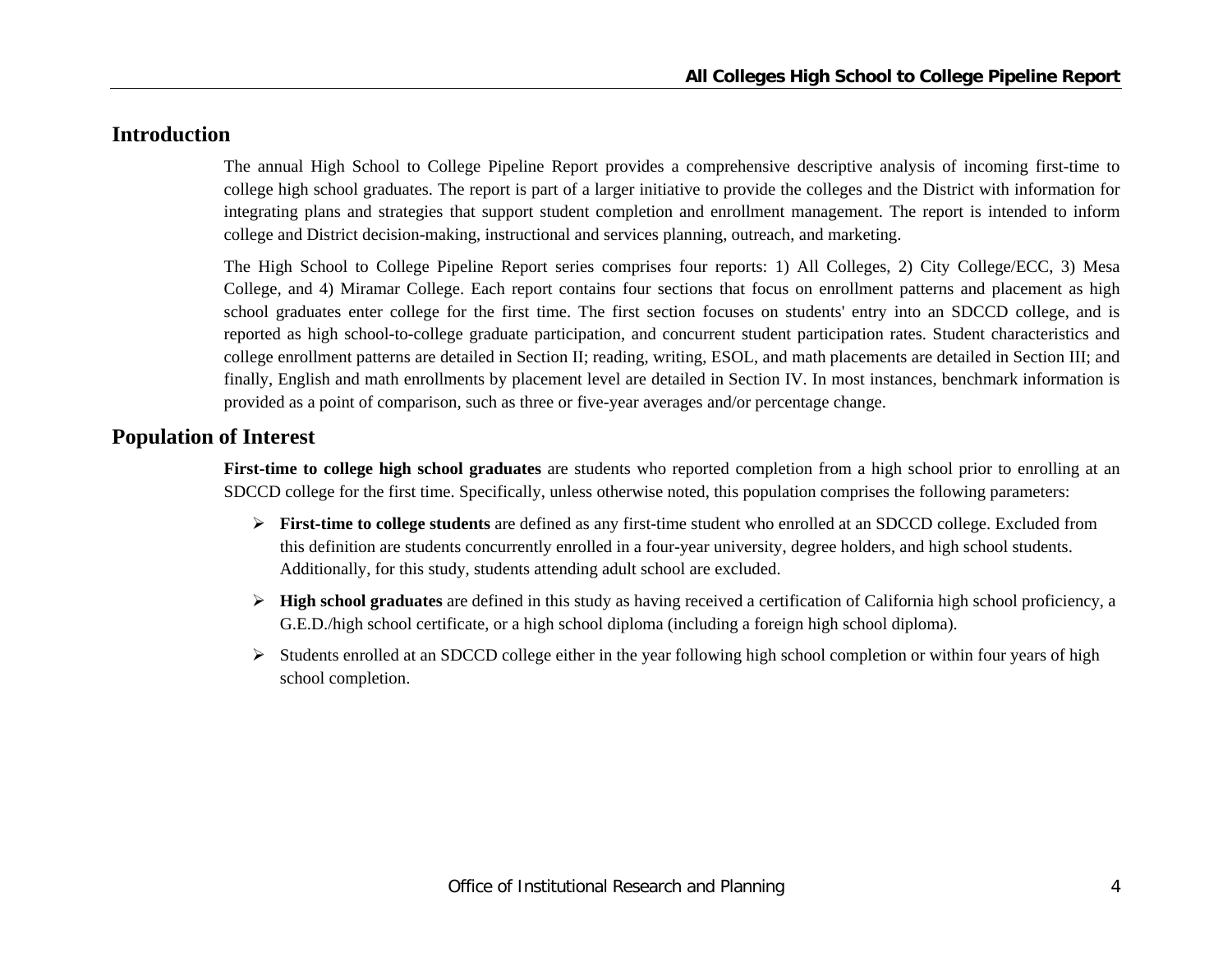## **Operational Definitions**

**Enrollment:** The number of seats enrolled, or duplicated headcount. Drops, never attends, cancelled, and tutoring classes are excluded, as well as year-long summer in-service classes at Miramar.

**Headcount:** The individual count of students, or unduplicated headcount. Drops, never attends, and cancelled classes are excluded, as well as year-long summer in-service classes at Miramar.

**Persistence Rate – Term and Annual:** The percentage of official census enrolled students in a fall term who received a grade notation of A, B, C, D, F, P, NP, I, or RD and who enrolled in at least one course in the subsequent spring term (term persistence) and fall terms (annual persistence) and received a grade notation of A, B, C, D, F, P, NP, I, or RD (SDSU and UCSD-only students and sections are excluded. Intersession, tutoring, in-service, and cancelled classes are excluded).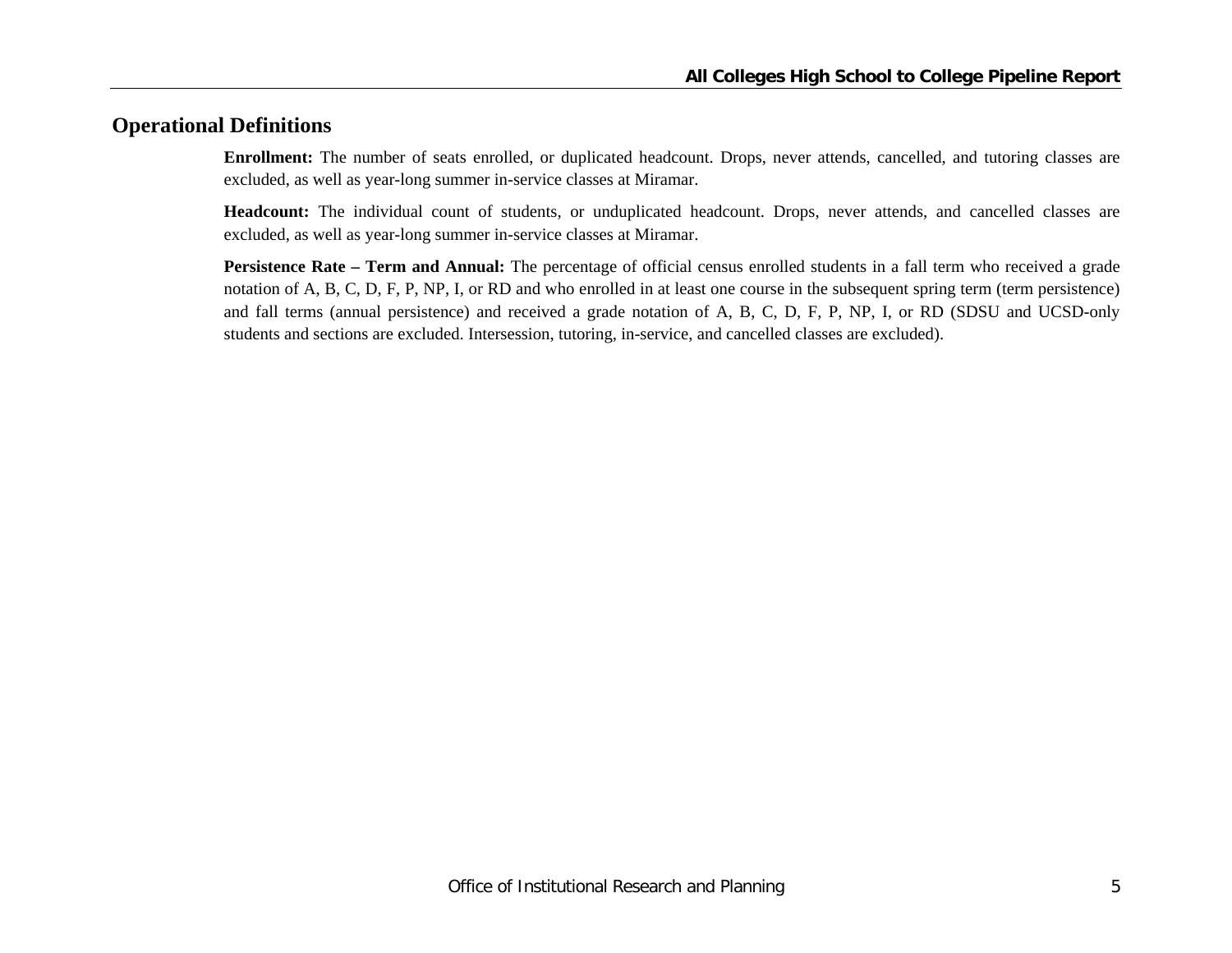## **Placement Sequences**

Figure 1. Current English and ESOL placement sequence



\* ESOL 40 requires a prerequisite of ESOL 30, 31, and concurrent enrollment or completion of ESOL 32, or assessment skill level L40.

\*\* ENGL 48 requires a prerequisite skill level L40 AND completion of ESOL 40; or completion of ESOL 32 and 40; or ENGL 42; or skill level R4.

\*\*\* ENGL 49 requires a prerequisite skill level L40 AND completion of ESOL 40; or completion of ESOL 32 and 40; or ENGL 43; or skill level W4.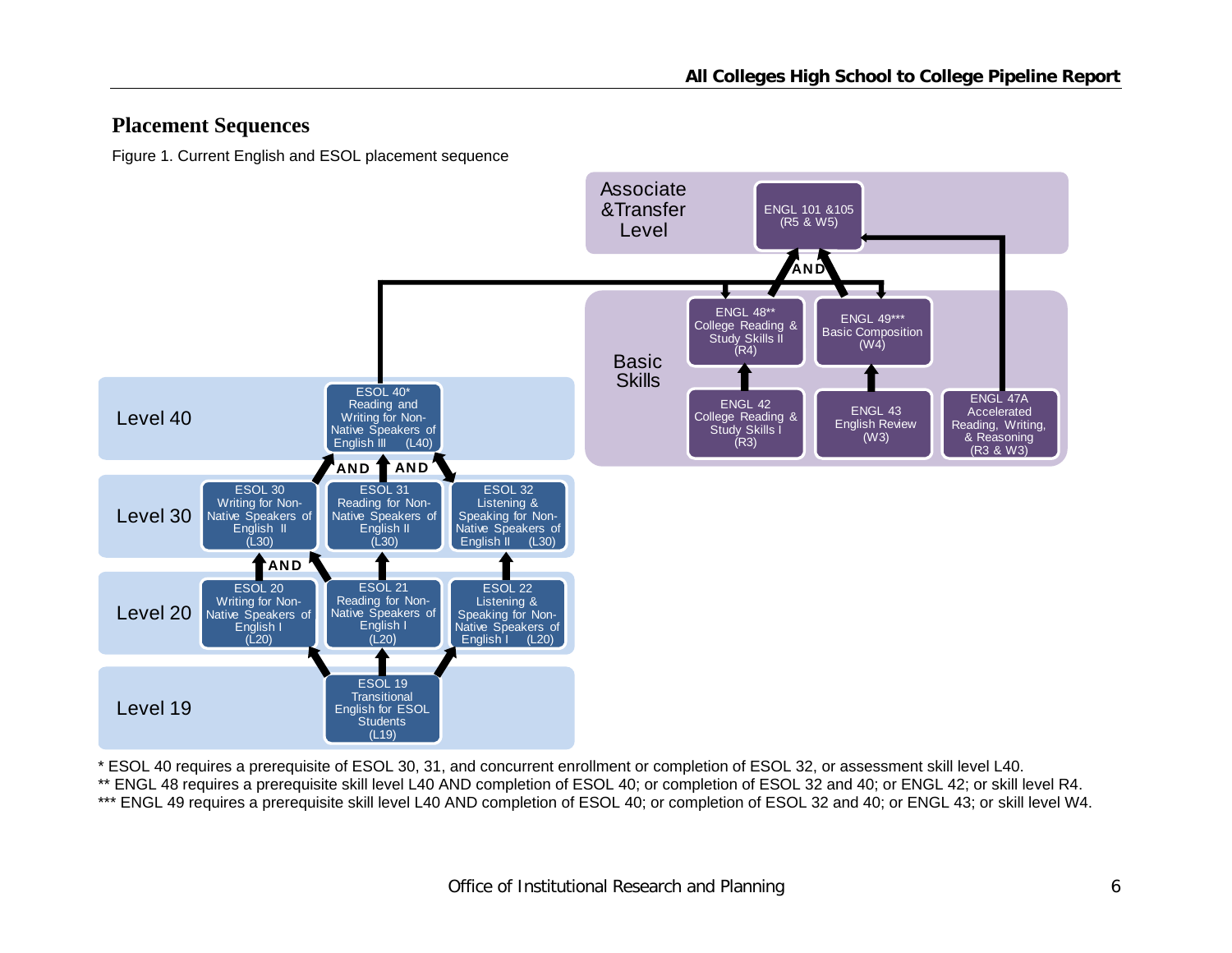

Figure 2. Current math placement sequence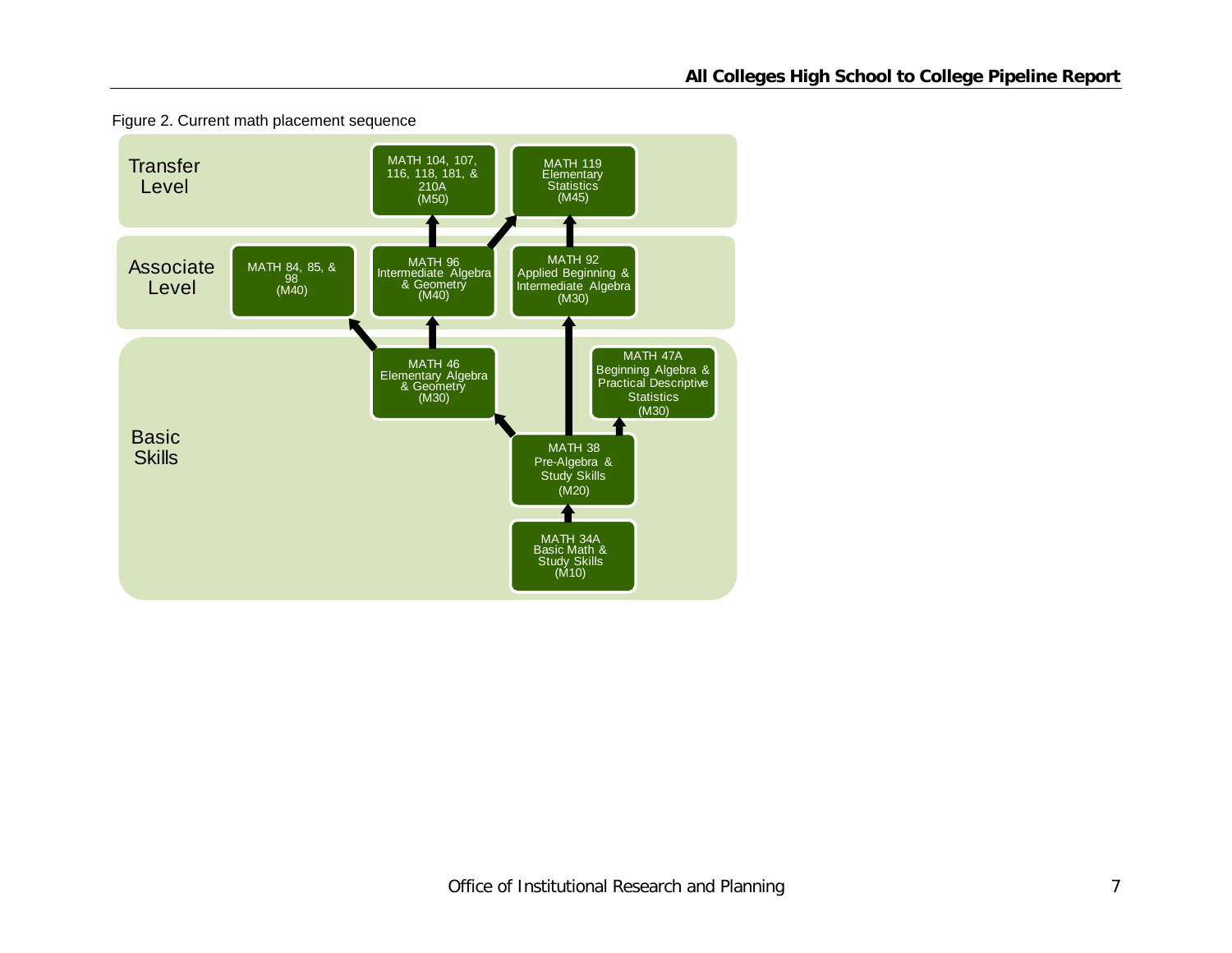## **Section I: Entering the Community College Pipeline**

This section describes different aspects of high school graduate student entry to the colleges. Student trends are measured across five years, from 2010/11 to 2014/15.

**Tables 1 and 2 focus on high school-to-college participation rates and high school GPA among first-time to college high school graduates who enrolled at an SDCCD college in the year following high school completion.** When possible, high school-to-college participation rates are disaggregated by feeder and non-feeder high schools. College feeders are based on a combination of the zip codes within each college's service area, as well as other college-specific outreach designations.

**Table 3 tracks high school seniors who were concurrently enrolled at an SDCCD college to the subsequent year to determine the rate of continued participation at one of the credit colleges as college-only students**. **Students who reenrolled as concurrent high school students in the subsequent year are excluded from college re-enrollment figures.** Results are disaggregated by feeder high schools and provide aggregate totals/averages for non-feeder students as a point of comparison.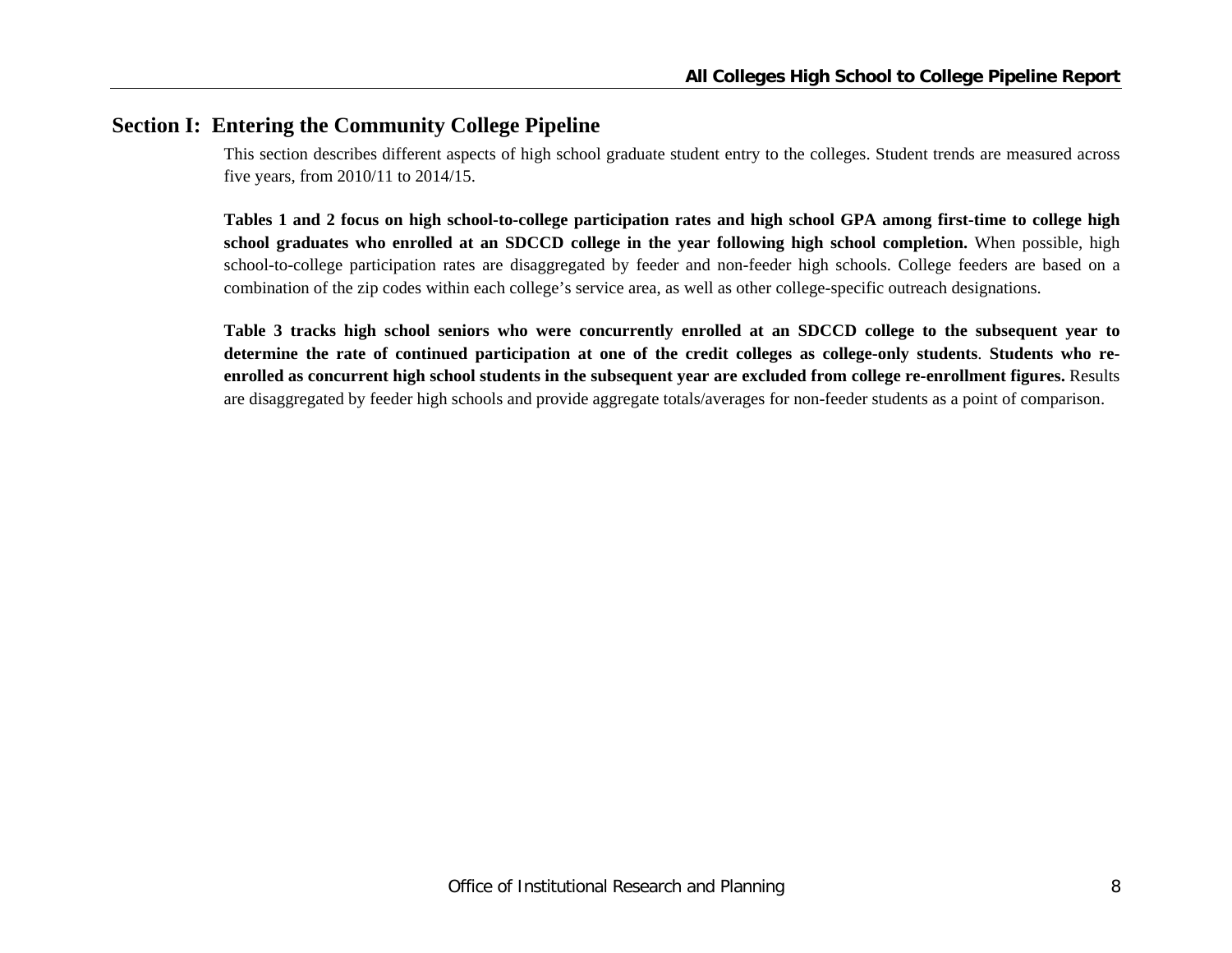## **College Participation Rates of High School Graduates**

|  |  | Table 1. Headcount and participation rates of high school graduates who enroll at an SDCCD credit college within one year of graduation |  |
|--|--|-----------------------------------------------------------------------------------------------------------------------------------------|--|

|                      |                              | 09/10<br>Grads |                 | 10/11<br>Entrants | 10/11<br>Grads |                 | 11/12<br><b>Entrants</b> | 11/12<br>Grads |       | 12/13<br><b>Entrants</b> | 12/13<br>Grads   |       | 13/14<br><b>Entrants</b> | 13/14<br>Grads |       | 14/15<br><b>Entrants</b> | 09/10-<br>13/14<br>Grads |        | 10/11-14/15<br><b>Entrants</b> |
|----------------------|------------------------------|----------------|-----------------|-------------------|----------------|-----------------|--------------------------|----------------|-------|--------------------------|------------------|-------|--------------------------|----------------|-------|--------------------------|--------------------------|--------|--------------------------------|
|                      |                              | N              | N               | %                 | N              | N.              | %                        | N              | N.    | %                        | N                | N.    | %                        | N              | N     | %                        | % Change                 |        | Avg %                          |
|                      | Crawford Ed Complex          | 236            | $\overline{82}$ | 35%               | 193            | 59              | 31%                      | 189            | 67    | 35%                      | $\overline{200}$ | 59    | 30%                      | 232            | 96    | 41%                      | $-2%$                    | 17%    | 35%                            |
|                      | Garfield                     | 160            | 70              | 44%               | 144            | 54              | 38%                      | 139            | 46    | 33%                      | 139              | 36    | 26%                      | 127            | 46    | 36%                      | $-21%$                   | $-34%$ | 36%                            |
|                      | <b>Gompers Prep</b>          | 0              | $\overline{0}$  |                   | 0              | $\Omega$        |                          | 71             | 25    | 35%                      | 81               | 41    | 51%                      | 89             | 34    | 38%                      |                          | ---    | ---                            |
| Feeder               | <b>Health Sciences</b>       | 84             | 22              | 26%               | 127            | 27              | 21%                      | 128            | 28    | 22%                      | 138              | 48    | 35%                      | 135            | 59    | 44%                      | 61%                      | 168%   | 30%                            |
|                      | Hoover                       | 322            | 135             | 42%               | 311            | 106             | 34%                      | 292            | 111   | 38%                      | 324              | 146   | 45%                      | 344            | 123   | 36%                      | 7%                       | $-9%$  | 39%                            |
| City                 | Lincoln                      | 354            | 115             | 32%               | 389            | 115             | 30%                      | 316            | 119   | 38%                      | 290              | 104   | 36%                      | 298            | 127   | 43%                      | $-16%$                   | 10%    | 35%                            |
|                      | <b>Morse</b>                 | 442            | 88              | 20%               | 380            | 64              | 17%                      | 381            | 117   | 31%                      | 349              | 92    | 26%                      | 377            | 89    | 24%                      | $-15%$                   | 1%     | 23%                            |
|                      | San Diego Ed Complex 452     |                | 177             | 39%               | 485            | 176             | 36%                      | 422            | 129   | 31%                      | 430              | 139   | 32%                      | 393            | 146   | 37%                      | $-13%$                   | $-18%$ | 35%                            |
|                      | San Diego SCPA               | 169            | 43              | 25%               | 181            | 35              | 19%                      | 168            | 41    | 24%                      | 178              | 45    | 25%                      | 144            | 22    | 15%                      | $-15%$                   | $-49%$ | 22%                            |
|                      | <b>Charter School of SD</b>  | 436            | 126             | 29%               | 479            | 154             | 32%                      | 559            | 166   | 30%                      | 526              | 156   | 30%                      | 441            | 115   | 26%                      | 1%                       | $-9%$  | 29%                            |
|                      | Clairemont                   | 250            | 133             | 53%               | 278            | 133             | 48%                      | 230            | 110   | 48%                      | 265              | 128   | 48%                      | 256            | 121   | 47%                      | 2%                       | $-9%$  | 49%                            |
|                      | <b>High Tech Ed Complex</b>  | 306            | 81              | 26%               | 294            | 77              | 26%                      | 288            | 68    | 24%                      | 317              | 68    | 21%                      | 312            | 79    | 25%                      | 2%                       | $-2%$  | 25%                            |
| Feeder               | <b>Kearny Ed Complex</b>     | 331            | 154             | 47%               | 319            | 149             | 47%                      | 381            | 198   | 52%                      | 294              | 164   | 56%                      | 322            | 170   | 53%                      | $-3%$                    | 10%    | 51%                            |
|                      | La Jolla                     | 338            | 70              | 21%               | 359            | 68              | 19%                      | 374            | 71    | 19%                      | 342              | 78    | 23%                      | 338            | 61    | 18%                      | 0%                       | $-13%$ | 20%                            |
|                      | <b>Madison</b>               | 224            | 111             | 50%               | 247            | 107             | 43%                      | 224            | 98    | 44%                      | 230              | 94    | 41%                      | 216            | 90    | 42%                      | $-4%$                    | $-19%$ | 44%                            |
| Mesa                 | <b>Mark Twain</b>            | 208            | 33              | 16%               | 187            | 30              | 16%                      | 226            | 43    | 19%                      | 183              | 26    | 14%                      | 152            | 29    | 19%                      | $-27%$                   | $-12%$ | 17%                            |
|                      | <b>Mission Bay</b>           | 266            | 111             | 42%               | 277            | 97              | 35%                      | 311            | 128   | 41%                      | 273              | 88    | 32%                      | 274            | 81    | 30%                      | 3%                       | $-27%$ | 36%                            |
|                      | <b>Patrick Henry</b>         | 471            | 75              | 16%               | 503            | 70              | 14%                      | 484            | 67    | 14%                      | 517              | 62    | 12%                      | 523            | 63    | 12%                      | 11%                      | $-16%$ | 13%                            |
|                      | <b>Point Loma</b>            | 402            | 151             | 38%               | 424            | 163             | 38%                      | 408            | 132   | 32%                      | 441              | 146   | 33%                      | 401            | 124   | 31%                      | 0%                       | $-18%$ | 34%                            |
|                      | Mira Mesa                    | 598            | 336             | 56%               | 593            | 274             | 46%                      | 552            | 283   | 51%                      | 550              | 261   | 47%                      | 609            | 324   | 53%                      | 2%                       | $-4%$  | 51%                            |
| Miramar<br>Feeder    | <b>Scripps Ranch</b>         | 494            | 167             | 34%               | 531            | 159             | 30%                      | 579            | 182   | 31%                      | 558              | 124   | 22%                      | 509            | 132   | 26%                      | 3%                       | $-21%$ | 29%                            |
|                      | Serra                        | 397            | 122             | 31%               | 365            | 143             | 39%                      | 406            | 141   | 35%                      | 381              | 85    | 22%                      | 408            | 137   | 34%                      | 3%                       | 12%    | 32%                            |
|                      | <b>University City</b>       | 401            | 130             | 32%               | 416            | 130             | 31%                      | 387            | 118   | 30%                      | 427              | 132   | 31%                      | 409            | 108   | 26%                      | 2%                       | $-17%$ | 30%                            |
|                      | <b>District Feeder Total</b> | 7,341          | 2,532           | 34%               | 7,482          | 2,390           | 32%                      | 7,515          | 2,488 | 33%                      | 7,433            | 2,322 | 31%                      | 7,309          | 2,376 | 33%                      | $\overline{0\%}$         | $-6%$  | 33%                            |
|                      | Abraxas                      | 147            | 23              | 16%               | 123            | $\overline{22}$ | 18%                      | 98             | 19    | 19%                      | $\overline{70}$  | 8     | 11%                      | 78             | 16    | 21%                      | $-47%$                   | $-30%$ | 17%                            |
| 5<br>王               | <b>Bonita Vista</b>          | 536            | 43              | 8%                | 497            | 23              | 5%                       | 541            | 38    | 7%                       | 540              | 37    | 7%                       | 550            | 26    | 5%                       | 3%                       | $-40%$ | 6%                             |
|                      | <b>Castle Park</b>           | 352            | 78              | 22%               | 294            | 63              | 21%                      | 260            | 33    | 13%                      | 372              | 43    | 12%                      | 373            | 49    | 13%                      | 6%                       | $-37%$ | 16%                            |
| chools<br>Non-Feeder | Chula Vista                  | 567            | 155             | 27%               | 510            | 95              | 19%                      | 538            | 98    | 18%                      | 578              | 97    | 17%                      | 577            | 94    | 16%                      | 2%                       | $-39%$ | 19%                            |
| ശ്                   | Coronado                     | 261            | 52              | 20%               | 277            | 48              | 17%                      | 248            | 45    | 18%                      | 255              | 23    | 9%                       | 274            | 37    | 14%                      | 5%                       | $-29%$ | 16%                            |
|                      | <b>Del Norte</b>             | $\Omega$       | $\overline{0}$  |                   |                | $\overline{0}$  | 0%                       | 243            | 44    | 18%                      | 458              | 62    | 14%                      | 380            | 63    | 17%                      | --                       | ш.     | ---                            |
|                      | Eastlake                     | 555            |                 | 1%                | 502            | 24              | 5%                       | 512            | 26    | 5%                       | 670              | 16    | 2%                       | 71             | 28    | 39%                      | $-87%$                   | 300%   | 4%                             |

*Note. Non-Feeder High Schools are continued on the next page.*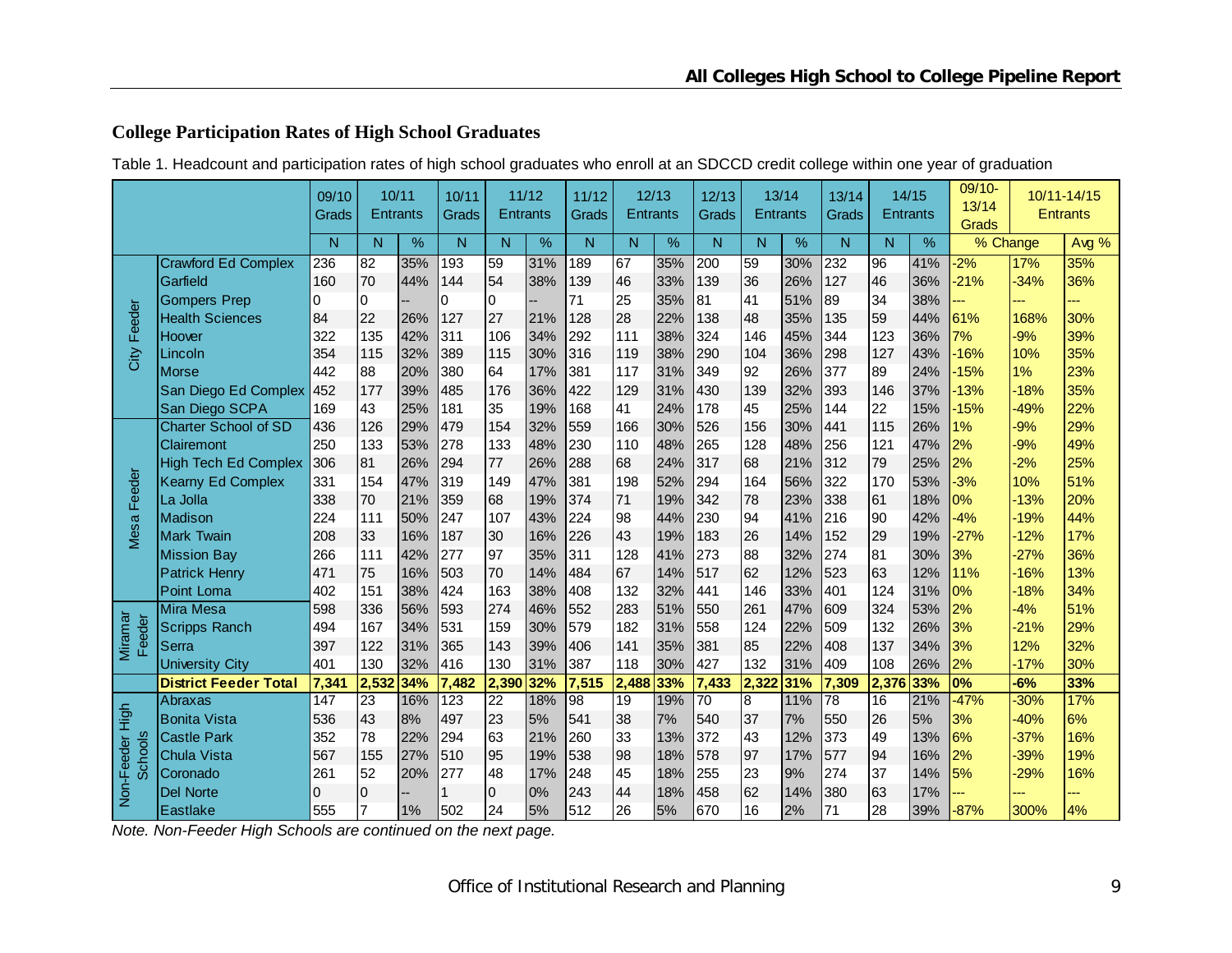|                          |                         | 09/10<br>Grads | 10/11<br>Entrants |               | 10/11<br>Grads |       | 11/12<br><b>Entrants</b> | 11/12<br>Grads | Entrants | 12/13 | 12/13<br>Grads | 13/14<br>Entrants |     | 13/14<br>Grads | 14/15<br>Entrants |     | 09/10-<br>13/14<br><b>Grads</b> | <b>Entrants</b> | 10/11-14/15 |
|--------------------------|-------------------------|----------------|-------------------|---------------|----------------|-------|--------------------------|----------------|----------|-------|----------------|-------------------|-----|----------------|-------------------|-----|---------------------------------|-----------------|-------------|
|                          |                         | N              | N                 | $\frac{9}{6}$ | N              | N     | %                        | N              | N        | %     | N              | N                 | %   | N              | N                 | %   | % Change                        |                 | Avg %       |
|                          | Grossmont               | 518            | 29                | 6%            | 470            | 16    | 3%                       | 519            | 19       | 4%    | 514            | 18                | 4%  | 428            | 14                | 3%  | $-17%$                          | $-52%$          | 4%          |
|                          | <b>Helix</b>            | 436            | 27                | 6%            | 477            | 29    | 6%                       | 469            | 57       | 12%   | 461            | 23                | 5%  | 477            | 25                | 5%  | 9%                              | $-7%$           | 7%          |
|                          | Hilltop                 | 546            | 61                | 11%           | 467            | 50    | 11%                      | 486            | 51       | 10%   | 495            | 50                | 10% | 526            | 69                | 13% | $-4%$                           | 13%             | 11%         |
|                          | Mar Vista               | 399            | 92                | 23%           | 310            | 78    | 25%                      | 337            | 68       | 20%   | 354            | 53                | 15% | 358            | 54                | 15% | $-10%$                          | $-41%$          | 20%         |
| cont.                    | Montgomery              | 366            | 66                | 18%           | 309            | 42    | 14%                      | 303            | 27       | 9%    | 391            | 43                | 11% | 347            | 43                | 12% | $-5%$                           | $-35%$          | 13%         |
|                          | <b>Mount Miguel</b>     | 365            | 28                | 8%            | 340            | 18    | 5%                       | 327            | 25       | 8%    | 259            | 16                | 6%  | 230            | 19                | 8%  | $-37%$                          | $-32%$          | 7%          |
| <b>Schools</b>           | Mt. Carmel              | 564            | 141               | 25%           | 547            | 126   | 23%                      | 505            | 120      | 24%   | 445            | 101               | 23% | 488            | 136               | 28% | $-13%$                          | $-4%$           | 24%         |
|                          | Olympian                | 262            | 3                 | 1%            | 329            | 30    | 9%                       | 374            | 19       | 5%    | 440            | 13                | 3%  | 435            | 20                | 5%  | 66%                             | 567%            | 5%          |
|                          | <b>Otay Ranch</b>       | 615            | 18                | 3%            | 604            | 52    | 9%                       | 591            | 34       | 6%    | 627            | 28                | 4%  | 637            | 36                | 6%  | 4%                              | 100%            | 5%          |
| High                     | Poway                   | 633            | 89                | 14%           | 676            | 106   | 16%                      | 581            | 101      | 17%   | 537            | 92                | 17% | 578            | 103               | 18% | $-9%$                           | 16%             | 16%         |
|                          | Ramona                  | 398            | 14                | 4%            | 385            | 26    | 7%                       | 406            | 29       | 7%    | 367            | 26                | 7%  | 363            | 31                | 9%  | $-9%$                           | 121%            | 7%          |
| eeder                    | Rancho Bernardo         | 665            | 109               | 16%           | 680            | 83    | 12%                      | 546            | 81       | 15%   | 489            | 80                | 16% | 548            | 103               | 19% | $-18%$                          | $-6%$           | 16%         |
|                          | San Ysidro              | 399            | 69                | 17%           | 408            | 46    | 11%                      | 449            | 62       | 14%   | 506            | 52                | 10% | 483            | 86                | 18% | 21%                             | 25%             | 14%         |
| $\mathsf{Non}\mathsf{F}$ | Southwest               | 347            | 64                | 18%           | 337            | 55    | 16%                      | 333            | 55       | 17%   | 367            | 53                | 14% | 382            | 67                | 18% | 10%                             | 5%              | 17%         |
|                          | Sweetwater              | 543            | 130               | 24%           | 489            | 104   | 21%                      | 469            | 108      | 23%   | 643            | 117               | 18% | 653            | 143               | 22% | 20%                             | 10%             | 22%         |
|                          | <b>Torrey Pines</b>     | 610            | 28                | 5%            | 647            | 13    | 2%                       | 625            | 16       | 3%    | 592            | 14                | 2%  | 591            | 28                | 5%  | $-3%$                           | 0%              | 3%          |
|                          | <b>West View</b>        | 592            | 120               | 20%           | 577            | 111   | 19%                      | 593            | 106      | 18%   | 567            | 117               | 21% | 595            | 106               | 18% | 1%                              | $-12%$          | 19%         |
|                          | <b>Non-Feeder Total</b> | 10.676         | 1,446             | 14%           | 10,256         | 1,260 | 12%                      | 10,353         | 1,281    | 12%   | 10,997         | 1,182             | 11% | 10,422         | 1,396             | 13% | .2%                             | $-3%$           | 12%         |
|                          | <b>Foreign School</b>   | $\overline{a}$ | 95                | ---           | ---            | 91    | ---                      | $---$          | 79       | ---   | $---$          | 77                | --- | ---            | 92                | --- | ---                             | $-3%$           | ---         |
| High                     | Other                   | $---$          | 730               | ---           | ---            | 701   | ---                      | $---$          | 743      | ---   | $---$          | 687               | --- | $---$          | 710               | --- | $---$                           | $-3%$           | ---         |
| <b>Schools</b>           | <b>Out of State</b>     | $---$          | 168               | ---           | ---            | 160   | ---                      | $---$          | 167      | ---   | ---            | 183               | --- | ---            | 197               | --- | $---$                           | 17%             | ---         |
| Other I                  | San Diego County        | $---$          | 146               | ---           | $---$          | 78    | ---                      | ---            | 62       | ---   | $---$          | 77                | --- | ---            | 84                | --- | ---                             | $-42%$          | ---         |
|                          | <b>Other Total</b>      | ---            | 1,139             | ---           | ---            | 1,030 |                          | ---            | 1,051    | ---   | ---            | 1,024             | --- | ---            | 1,083             | --- | $\frac{1}{2}$                   | $-5%$           | ---         |
| Total                    |                         | ---            | 5,117             | ---           | ---            | 4,680 |                          | ---            | 4.820    | ---   | ---            | 4,528             | --- | ---            | 4,855             | --- |                                 | $-5%$           | ---         |

Table 1. Headcount and participation rates of high school graduates who enroll at an SDCCD credit college within one year of graduation (continued)

Source: High School Data - California Department of Education (CDE) and Entrant Data - SDCCD Information System

*Note 1. Students are unduplicated within each year.*

*Note 2. SDSU, UCSD, tutoring, and cancelled classes are excluded from student enrollments. Students with no/unreported high school are excluded.*

*Note 3. Schools with no SDCCD Entrants are excluded (ALBA, Arroyo Paseo, Audeo, Coleman Tech, e3 Civic, Iftin, iHigh, Laurel Prep, Learning Choice, Riley/New Dawn, San Diego Early/Middle College, The O'Farrell Charter, TRACE, and Whittier).*

*Note 4. Schools with fewer than 20 SDCCD Entrants enrolled in each of the five years (John Muir, King-Chavez, Mt. Everest, Preuss, San Diego MET, etc.), private schools, and schools with no/unreported/invalid SDCCD or CDE data are indicated as "Other".*

*Note 5. "Other High Schools" have no data available on high school graduates; therefore, no participation rates are calculated.*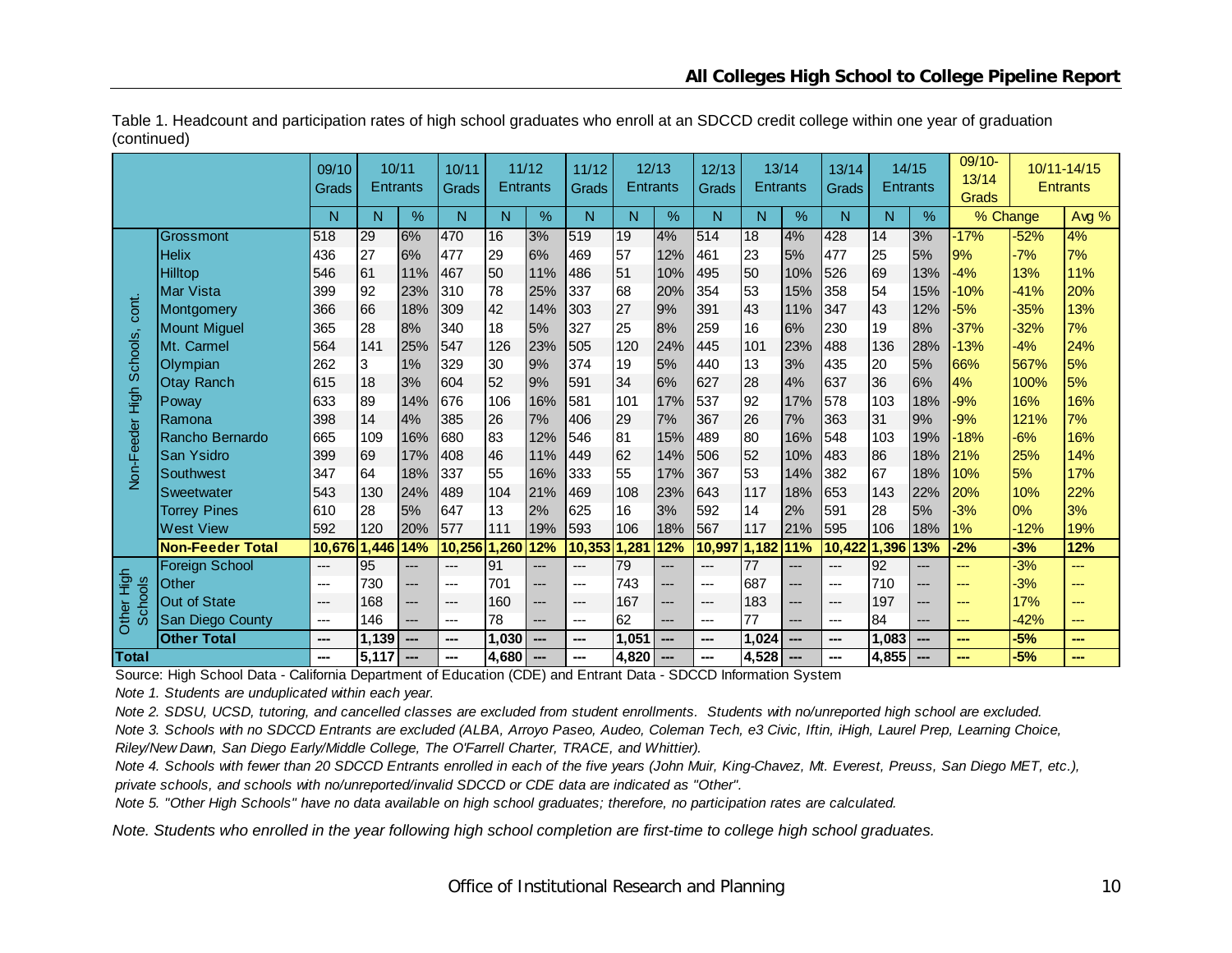### **High School GPA of College-Enrolled High School Graduates**

|                                  | 10/11           | 11/12           | 12/13           | 13/14           | 14/15           | Five-Year | 10/11-14/15 |
|----------------------------------|-----------------|-----------------|-----------------|-----------------|-----------------|-----------|-------------|
|                                  | <b>Entrants</b> | <b>Entrants</b> | <b>Entrants</b> | <b>Entrants</b> | <b>Entrants</b> | Avg/Total | % Change    |
| $0.0 - 1.5$                      | 0%              | 0%              | $0\%$           | 0%              | 0%              | 0%        | $-20%$      |
| $1.6 - 1.9$                      | $1\%$           | 1%              | 2%              | 2%              | 1%              | 1%        | $-29%$      |
| $2.0 - 2.5$                      | 22%             | 23%             | 23%             | 21%             | 20%             | 21%       | $-11%$      |
| $2.6 - 3.0$                      | 34%             | 36%             | 34%             | 36%             | 35%             | 35%       | 0%          |
| $3.1 - 3.5$                      | 28%             | 28%             | 28%             | 29%             | 30%             | 29%       | 2%          |
| Over 3.5                         | 15%             | 12%             | 13%             | 13%             | 14%             | 13%       | $-4%$       |
| <b>Total</b>                     | 100%            | 100%            | 100%            | 100%            | 100%            | 100%      | $-3%$       |
| <b>Students Who Reported GPA</b> | 4,560           | 4,224           | 4,405           | 4,114           | 4,431           | 21,734    | $-3%$       |
| <b>Total of All Students</b>     | 5,117           | 4,680           | 4,820           | 4,528           | 4,855           | 24,000    | $-5%$       |

Table 2. High School GPA of high school graduates who enroll at an SDCCD credit college within one year of graduation

Source: SDCCD Information System

*Note 1. High School GPA is self-reported on students' college applications. On average, across five years, 9% of students did not report their GPA.*

*Note 2. In cases where there are few students, the percentage distribution may be 0%; however, a percentage change is still calculated.*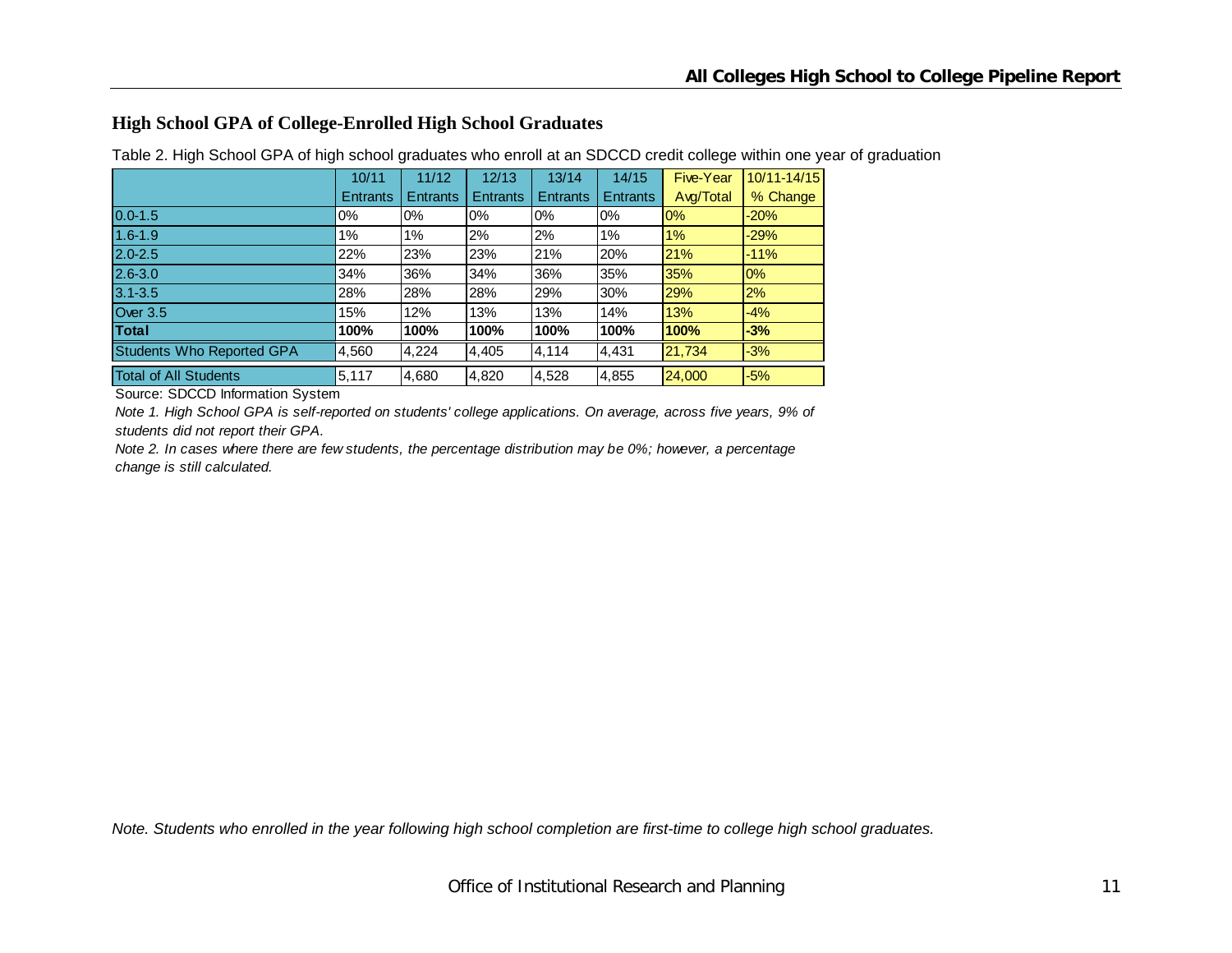### **Participation Rates of Concurrent Students**

|  |  |  | Table 3. Percentage of concurrent seniors who re-enroll the subsequent year as college-only students |  |
|--|--|--|------------------------------------------------------------------------------------------------------|--|
|  |  |  |                                                                                                      |  |

|                 |                                             | 09/10<br><b>Seniors</b><br>(Concur) |              | 10/11<br><b>Re-Enroll</b> | 10/11<br>Seniors<br>(Concur) |                                        | 11/12<br><b>Re-Enroll</b> | 11/12<br><b>Seniors</b><br>(Concur) |                | 12/13<br><b>Re-Enroll</b> | 12/13<br><b>Seniors</b><br>(Concur) |                 | 13/14<br><b>Re-Enroll</b> | 13/14<br><b>Seniors</b><br>(Concur) |                | 14/15<br><b>Re-Enroll</b> | 09/10-13/14<br><b>Seniors</b><br>(Concur) |         | 10/11-14/15<br><b>Re-Enroll</b> |
|-----------------|---------------------------------------------|-------------------------------------|--------------|---------------------------|------------------------------|----------------------------------------|---------------------------|-------------------------------------|----------------|---------------------------|-------------------------------------|-----------------|---------------------------|-------------------------------------|----------------|---------------------------|-------------------------------------------|---------|---------------------------------|
|                 |                                             | N                                   | N            | %                         | N                            | N                                      | %                         | N.                                  | N              | %                         | N                                   | N               | %                         | N                                   | N              | %                         | % Change                                  |         | Avg %                           |
|                 | <b>Crawford Ed Complex</b>                  | 9                                   | 2            | 22%                       | 3                            | $\mathbf{1}$                           | 33%                       | 3                                   | I0             | 0%                        | 0                                   | 0               | 0%                        | $\overline{0}$                      | $\overline{0}$ | 0%                        | $-100%$                                   | $-100%$ | 20%                             |
|                 | Garfield                                    | 78                                  | 21           | 27%                       | 52                           | 15                                     | 29%                       | 43                                  | 8              | 19%                       | 29                                  | 5               | 17%                       | 14                                  | 6              | 43%                       | $-82%$                                    | $-71%$  | 25%                             |
|                 | <b>Health Sciences</b>                      | 147                                 | 2            | 1%                        | 205                          | 4                                      | 2%                        | 240                                 | 15             | 6%                        | 59                                  | 21              | 36%                       | 21                                  | 2              | 10%                       | $-86%$                                    | 0%      | 7%                              |
| eeder           | Hoover                                      | 11                                  | 5            | 45%                       | 0                            | 10                                     | 0%                        |                                     |                | 100% 1                    |                                     | 0               | 0%                        | 3                                   | $\overline{c}$ | 67%                       | $-73%$                                    | $-60%$  | 50%                             |
| Щ               | <b>King-Chavez</b>                          | Ω                                   | 0            | 0%                        | $\Omega$                     | I0                                     | 0%                        | 0                                   | 10             | 0%                        | 0                                   | 0               | 0%                        |                                     |                | 100%                      |                                           | ---     | ---                             |
| City            | Lincoln                                     | 9                                   | 2            | 22%                       | $\overline{2}$               | Iо                                     | 0%                        | 13                                  | l4             | 31%                       | $\overline{0}$                      | 10              | 0%                        | $\mathbf 0$                         | 10             | 0%                        | $-100%$                                   | $-100%$ | 25%                             |
|                 | <b>Morse</b>                                | 59                                  | 6            | 10%                       | 41                           | $\overline{3}$                         | 7%                        | 35                                  |                | 20%                       | 32                                  | 3               | 9%                        | 45                                  | 5              | 11%                       | $-24%$                                    | $-17%$  | 11%                             |
|                 | San Diego Ed Complex 64                     |                                     | 13           | 20%                       | 32                           | $\vert$ <sub>2</sub>                   | 6%                        | 3                                   | I0             | 0%                        | 3                                   | 1               | 33%                       | 17                                  | 6              | 35%                       | $-73%$                                    | $-54%$  | 18%                             |
|                 | San Diego SCPA                              | 3                                   |              | 33%                       | $\overline{c}$               | Iо                                     | 0%                        | $\overline{2}$                      |                | 50%                       | $\overline{0}$                      | 0               | 0%                        | 0                                   | 0              | 0%                        | $-100%$                                   | $-100%$ | 29%                             |
|                 | <b>Charter School of SD</b>                 | 10                                  | 3            | 30%                       | $\overline{\mathbf{4}}$      | $\frac{2}{9}$                          | 50%                       |                                     | 10             | 0%                        | $\overline{0}$                      | $\overline{0}$  | 0%                        | $\overline{0}$                      | l0             | 0%                        | $-100%$                                   | $-100%$ | 33%                             |
|                 | Clairemont                                  | 79                                  | 30           | 38%                       | 49                           |                                        | 18%                       | 59                                  | 15             | 25%                       | 35                                  | $\overline{2}$  | 6%                        | 131                                 | 7              | 23%                       | $-61%$                                    | $-77%$  | 25%                             |
|                 | <b>High Tech Ed Complex</b>                 | 28                                  | 5            | 18%                       | 16                           | $\overline{2}$                         | 13%                       | 2                                   | 10             | 0%                        | 35                                  | $\overline{2}$  | 6%                        | 47                                  | $\overline{2}$ | 4%                        | 68%                                       | $-60%$  | 9%                              |
|                 | Kearny Ed Complex                           | 99                                  | 53           | 54%                       | 89                           | $\overline{61}$                        | 69%                       | 72                                  | 43             | 60%                       | 86                                  | 64              | 74%                       | 5                                   | $\overline{2}$ | 40%                       | $-95%$                                    | $-96%$  | 64%                             |
| Feeder          | La Jolla                                    | 141                                 | 15           | 11%                       | 110                          | l6                                     | 5%                        | 85                                  |                | 1%                        | 107                                 | 6               | 6%                        | 82                                  | $\overline{c}$ | 2%                        | $-42%$                                    | $-87%$  | 6%                              |
|                 | Madison                                     | 58                                  | 15           | 26%                       | 27                           | 9                                      | 33%                       | 26                                  |                | 4%                        | 28                                  | 3               | 11%                       | 33                                  | 3              | 9%                        | $-43%$                                    | $-80%$  | 18%                             |
| Mesa            | <b>Mark Twain</b>                           | 30                                  | 6            | 20%                       | 79                           | 14                                     | 18%                       | 78                                  | 13             | 17%                       | 108                                 | 13              | 12%                       | 25                                  | 6              | 24%                       | $-17%$                                    | 0%      | 16%                             |
|                 | <b>Mission Bay</b>                          | 6                                   | 2            | 33%                       |                              | 1                                      | 100%                      | 17                                  | 15             | 29%                       |                                     | 0               | 0%                        |                                     | 0              | 0%                        | $-83%$                                    | $-100%$ | 31%                             |
|                 | <b>Patrick Henry</b>                        | 96                                  | 11           | 11%                       | 109                          | 5                                      | 5%                        | 122                                 | $\overline{7}$ | 6%                        | 66                                  | $5\phantom{.0}$ | 8%                        | 39                                  | $\overline{2}$ | 5%                        | -59%                                      | $-82%$  | 7%                              |
|                 | Point Loma                                  | 115                                 | 26           | 23%                       | 145                          | 22                                     | 15%                       | 125                                 | 15             | 12%                       | 138                                 | 21              | 15%                       | 148                                 | 24             | 16%                       | 29%                                       | $-8%$   | 16%                             |
|                 | San Diego MET                               | 47                                  | $\mathbf{1}$ | 2%                        | 48                           | $\begin{array}{c} 2 \\ 14 \end{array}$ | 4%                        | 36                                  | 9              | 25%                       | 15                                  |                 | 7%                        | 24                                  | 3              | 13%                       | $-49%$                                    | 200%    | 9%                              |
|                 | <b>Mira Mesa</b>                            | 100                                 | 32           | 32%                       | 55                           |                                        | 25%                       | 28                                  | 14             | 50%                       | 19                                  | 8               | 42%                       |                                     | 0              | 0%                        | $-99%$                                    | $-100%$ | 33%                             |
| Miramar<br>eder | <b>Scripps Ranch</b>                        | 102                                 | 19           | 19%                       | 127                          | 6                                      | 5%                        | 153                                 | 13             | 8%                        | 143                                 | 6               | 4%                        | 109                                 | 10             | 9%                        | 7%                                        | $-47%$  | 9%                              |
| $E^{\alpha}$    | Serra                                       | 90                                  | 13           | 14%                       | 69                           | 17                                     | 25%                       | 38                                  | 17             | 18%                       | 34                                  | 4               | 12%                       | 21                                  | 5              | 24%                       | $-77%$                                    | $-62%$  | 18%                             |
|                 | <b>University City</b>                      | 68                                  | 9            | 13%                       | 62                           | 8                                      | 13%                       | 51                                  | $\overline{4}$ | 8%                        | 94                                  | 11              | 12%                       | 89                                  | 6              | 7%                        | 31%                                       | $-33%$  | 10%                             |
|                 | <b>District Feeder Total</b>                | 1,449                               | 292          | 20%                       | 1,327                        | 203                                    | 15%                       | 1,233                               | 183            | 15%                       | 1,033                               | 176             | 17%                       | 756                                 | 94             | 12%                       | 48%                                       | $-68%$  | 16%                             |
|                 | <b>Non-Feeder Total</b><br>Other/Unreported | 245                                 | 47           | 19%                       | 140                          | $\overline{27}$                        | 19%                       | 64                                  | 19             | 30%                       | 50                                  | $\overline{12}$ | 24%                       | 39                                  | 11             | 28%                       | $-84%$                                    | -77%    | 22%                             |
|                 | <b>Grand Total</b>                          | 17                                  |              | 6%                        | 14                           | $\mathbf{1}$                           | 7%                        | 6                                   | 10             | 0%                        | 4                                   |                 | 25%                       | 0                                   | $\Omega$       | 0%                        | $-100%$                                   | $-100%$ | 7%                              |
|                 |                                             | 1.711                               | 340          | 20%                       | 1.481                        | 231                                    | 16%                       | 1.303                               | 202            | 16%                       | .087                                | 189             | 17%                       | 795                                 | 105            | 13%                       | 54%                                       | -69%    | 17%                             |

Source: SDCCD Information System

*Note 1. The concurrent student cohort comprises all self-reported seniors at a District feeder or non-feeder who are also enrolled at an SDCCD credit college. No exclusions limit the concurrent student cohort to AP students. Re-enrollment counts exclude students who continue SDCCD enrollment as concurrent students. Note 2. Students are unduplicated within each year. SDSU, UCSD, tutoring, cancelled, and year-long summer in-service classes at Miramar are excluded. Note 3. Students with an unreported high school are indicated as "Other/Unreported".*

*Note. Students are high school seniors and are currently enrolled at an SDCCD college.*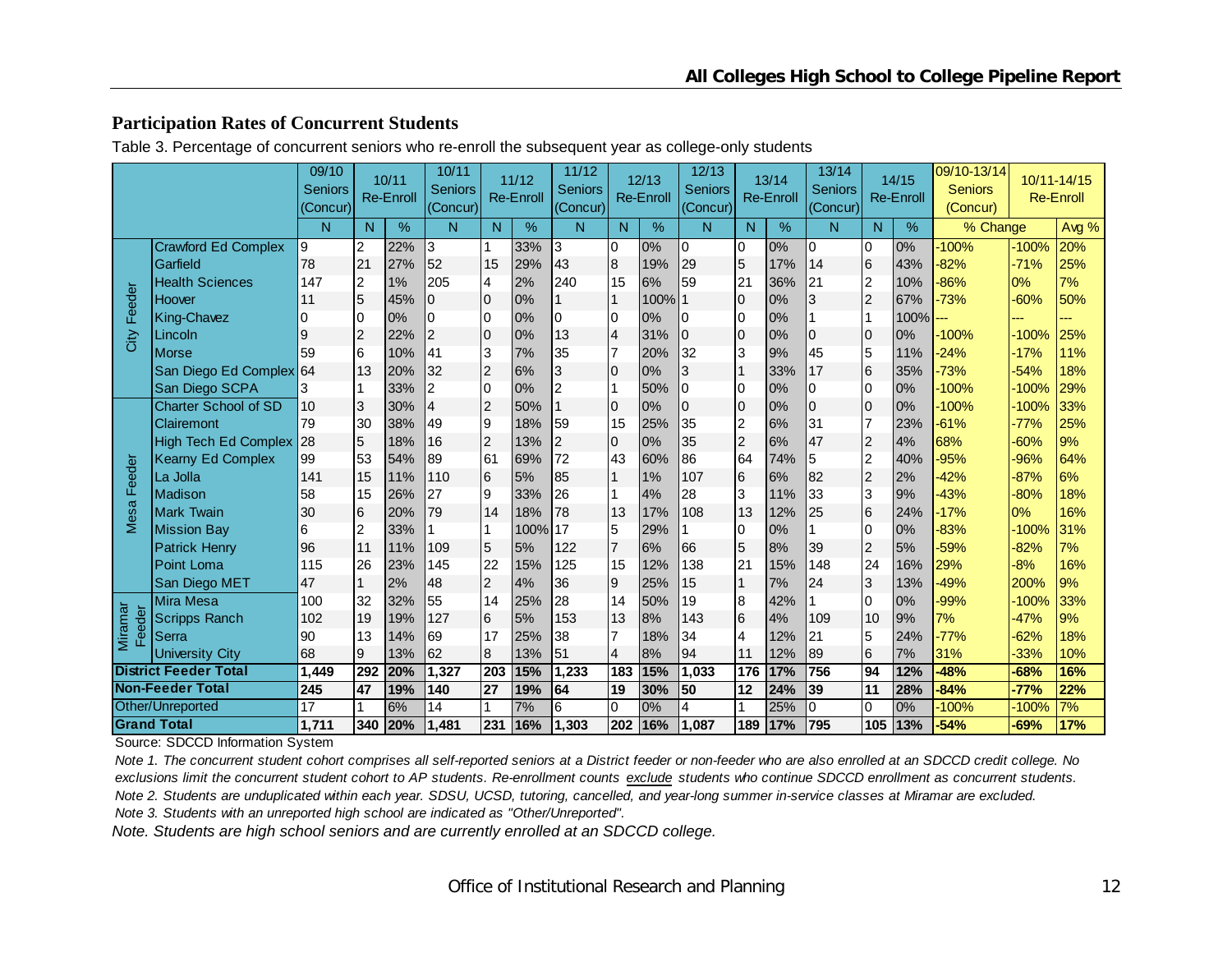## **Section II: Student Characteristics and Enrollments**

**This section describes different student characteristics and enrollment patterns among first-time to college high school graduates who enrolled at an SDCCD college within four years of high school completion.** Headcount, gender, ethnicity, first generation to college, and student educational goals of the first-time to college high school graduates are measured between 2010/11 and 2014/15 (see Table 4). Note that the count of students is an unduplicated headcount. The number of units attempted (in rows) by the number of units earned (in columns) across the same five years are displayed among first-time to college high school graduates in Table 5. The longitudinal term and annual persistence of the Fall 2009 to Fall 2013 cohorts of first-time to college high school graduates are displayed in Table 6.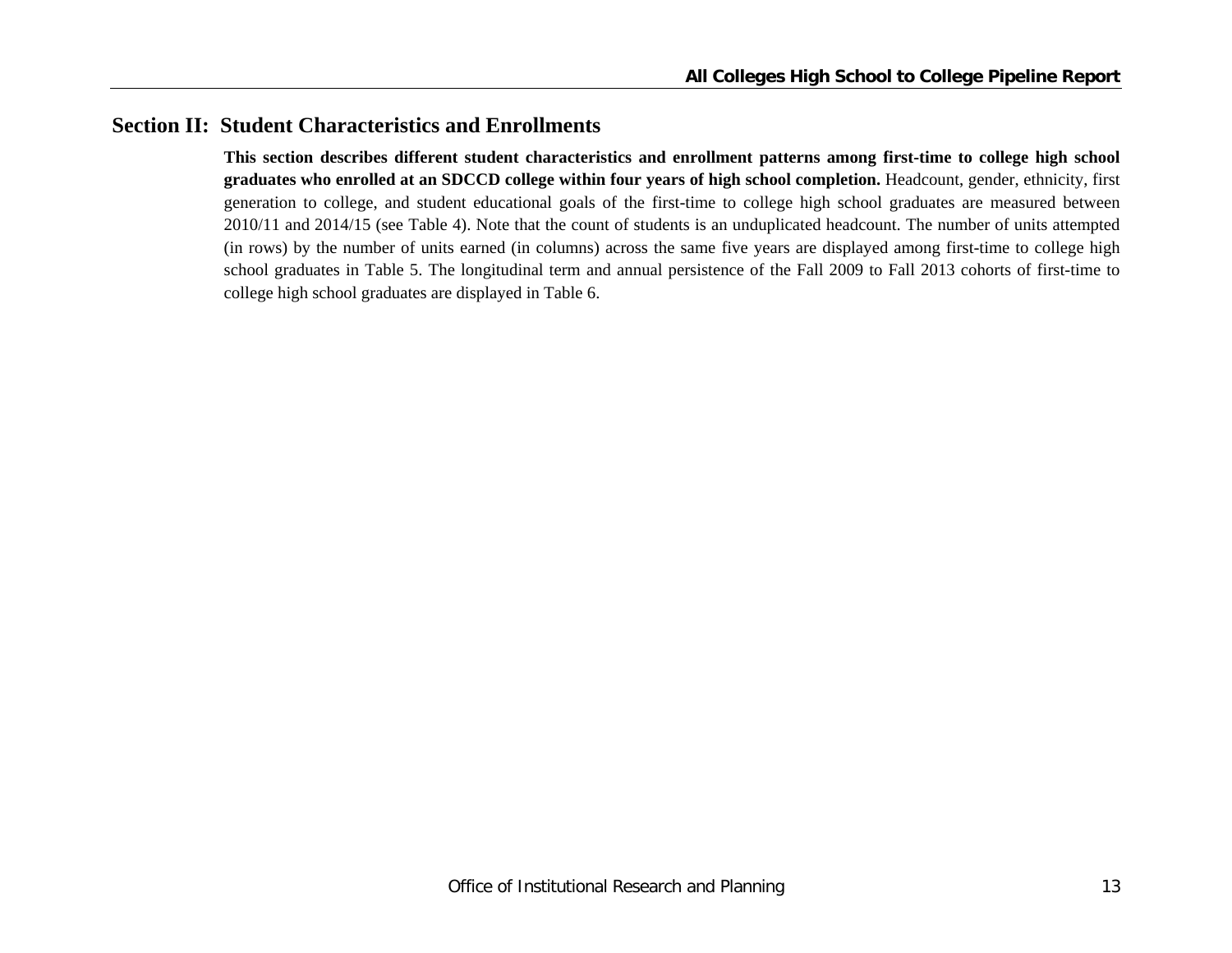#### **Student Characteristics**

| Table 4. Headcount by gender, ethnicity, first generation to college, and educational goal |  |  |  |  |
|--------------------------------------------------------------------------------------------|--|--|--|--|
|                                                                                            |  |  |  |  |

|                                       | 2010/11 | 2011/12          | 2012/13                 | 2013/14 | 2014/15                  | Total/        | 10/11-14/15 |
|---------------------------------------|---------|------------------|-------------------------|---------|--------------------------|---------------|-------------|
|                                       |         |                  |                         |         |                          | Five-Year Avg | % Change    |
| <b>Total N of Students</b>            | 5.100   | 4,822            | 4.964                   | 4,719   | 5.202                    | 24.807        | 2%          |
|                                       |         |                  | Gender                  |         |                          |               |             |
| Female                                | 47%     | 47%              | 48%                     | 49%     | 48%                      | 48%           | 4%          |
| <b>Male</b>                           | 53%     | 53%              | 52%                     | 51%     | 52%                      | 52%           | 0%          |
| Unreported                            | 0%      | 0%               | 0%                      | 0%      | 0%                       | 0%            | $-100%$     |
|                                       |         |                  | Ethnicity               |         |                          |               |             |
| African American                      | 8%      | 7%               | 8%                      | 8%      | 7%                       | 8%            | $-14%$      |
| American Indian                       | 0%      | 0%               | 0%                      | 0%      | 0%                       | 0%            | $-43%$      |
| Asian/Pacific Islander                | 9%      | 9%               | 8%                      | 8%      | 9%                       | 9%            | 5%          |
| Filipino                              | 5%      | 5%               | 5%                      | 5%      | 5%                       | 5%            | $-1%$       |
| Latino                                | 45%     | 47%              | 48%                     | 48%     | 49%                      | 47%           | 12%         |
| White                                 | 25%     | 24%              | 22%                     | 23%     | 22%                      | 23%           | $-10%$      |
| Other                                 | 6%      | 7%               | 7%                      | 7%      | 6%                       | 7%            | 0%          |
| <b>Unreported</b>                     | 1%      | 1%               | 1%                      | 1%      | 1%                       | $1\%$         | 19%         |
|                                       |         |                  | <b>First Generation</b> |         |                          |               |             |
| <b>First Generation</b>               | 31%     | 31%              | 31%                     | 31%     | 31%                      | 31%           | 3%          |
| <b>Not First Generation</b>           | 69%     | 69%              | 69%                     | 69%     | 69%                      | 69%           | 1%          |
| <b>Unreported</b>                     | $0\%$   | 0%               | $0\%$                   | $0\%$   | $0\%$                    | 0%            | $-100%$     |
|                                       |         |                  | <b>Educational Goal</b> |         |                          |               |             |
| 4 Yr College Student                  | 12%     | 12%              | 12%                     | 11%     | 9%                       | 11%           | $-18%$      |
| <b>AA/AS w/out Transfer</b>           | 5%      | 5%               | 6%                      | 5%      | 6%                       | 5%            | 22%         |
| BA/BS after Completing AA/AS          | 42%     | 43%              | 44%                     | 46%     | 48%                      | 45%           | 15%         |
| BA/BS w/out Completing AA/AS          | 8%      | 7%               | 8%                      | 9%      | 8%                       | 8%            | 2%          |
| <b>Basic Skills Improvement</b>       | 1%      | 1%               | 1%                      | 1%      | 1%                       | 1%            | 27%         |
| Certificate/License Maintenance       | 2%      | $1\%$            | $1\%$                   | $1\%$   | 1%                       | 1%            | $-27%$      |
| <b>Current Job/Career Advancement</b> | 0%      | 0%               | 1%                      | $0\%$   | 1%                       | 0%            | 26%         |
| <b>Educational Development</b>        | 1%      | 1%               | $0\%$                   | 1%      | 1%                       | 1%            | $-15%$      |
| <b>HS Diploma/GED Certificate</b>     | 0%      | 0%               | 1%                      | 0%      | 0%                       | 0%            | 15%         |
| <b>New Career Preparation</b>         | 9%      | 9%               | 9%                      | 8%      | 8%                       | 8%            | $-5%$       |
| Non-Credit to Credit Transition       | 0%      | 0%               | $0\%$                   | $0\%$   | $0\%$                    | 0%            | $-33%$      |
| Voc Cert/Degree w/out Transfer        | 1%      | 1%               | 1%                      | $1\%$   | 1%                       | 1%            | $-33%$      |
| <b>Undecided</b>                      | 18%     | 18%              | 17%                     | 17%     | 16%                      | 17%           | $-12%$      |
| Unreported                            | $0\%$   | $\overline{0\%}$ | $0\%$                   | $0\%$   | $\overline{\frac{8}{2}}$ | 0%            | $-100%$     |

Source: SDCCD Information System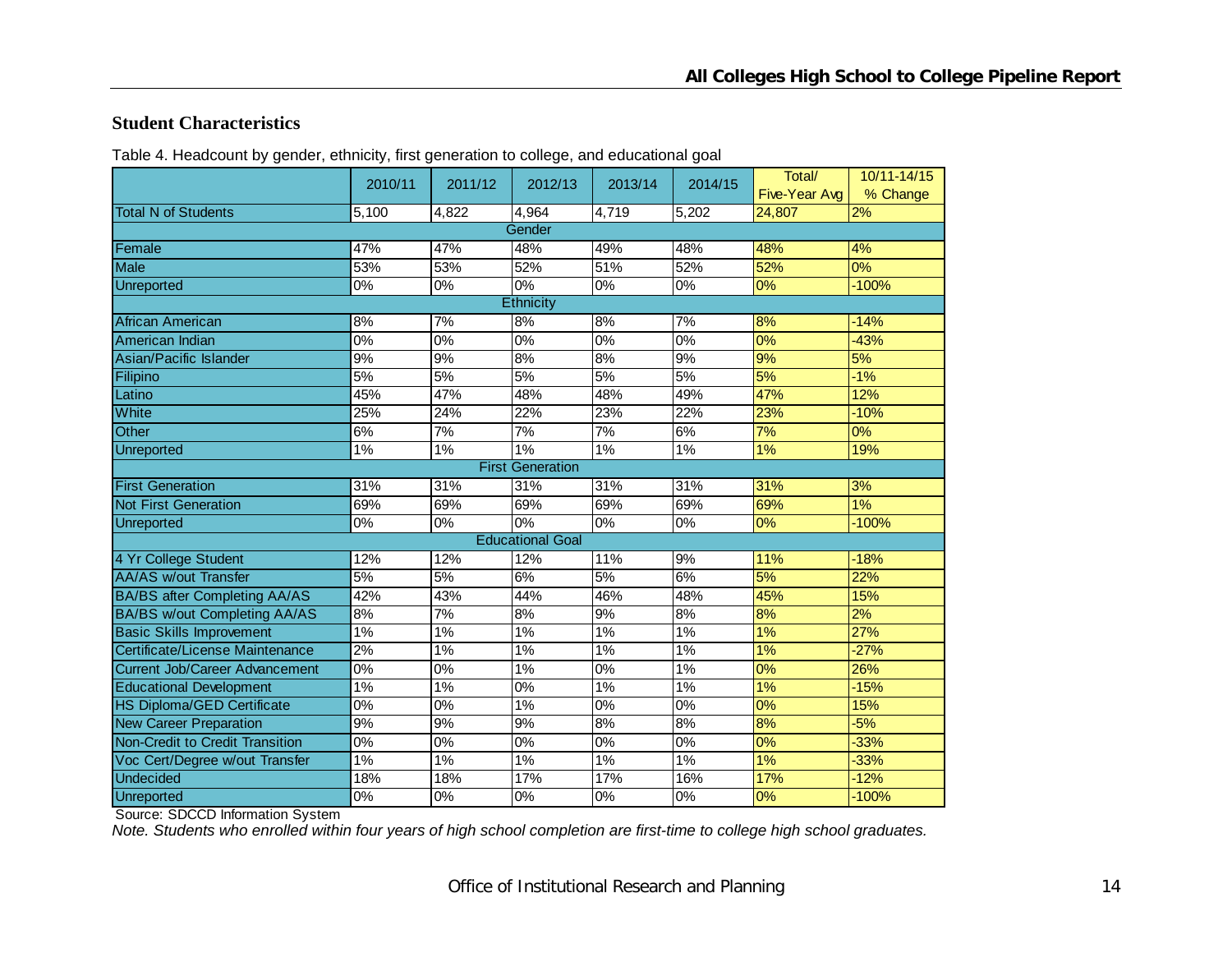## **Units Attempted/Earned**

| Table 5. Units attempted by units earned |
|------------------------------------------|
|------------------------------------------|

|                        |                          |                          |         | <b>Units Earned</b>         |                             |                             |                              |                          |
|------------------------|--------------------------|--------------------------|---------|-----------------------------|-----------------------------|-----------------------------|------------------------------|--------------------------|
|                        |                          |                          | 0 Units | $0.1 - 2.9$<br><b>Units</b> | $3.0 - 5.9$<br><b>Units</b> | $6.0 - 8.9$<br><b>Units</b> | $9.0 - 11.9$<br><b>Units</b> | $12.0 +$<br><b>Units</b> |
|                        |                          | 0.1 - 2.9 Units          | 22%     | 78%                         |                             |                             |                              |                          |
|                        |                          | 3.0 - 5.9 Units          | 32%     | 2%                          | 66%                         |                             |                              |                          |
|                        | 6                        | 6.0 - 8.9 Units          | 25%     | $\overline{2\%}$            | 24%                         | 49%                         |                              |                          |
|                        | $\overline{5}$           | 9.0 - 11.9 Units         | 18%     | 2%                          | 17%                         | $\overline{22\%}$           | 42%                          |                          |
|                        |                          | $12.0 +$ Units           | 8%      | 1%                          | 8%                          | 11%                         | 19%                          | 53%                      |
|                        |                          | 0.1 - 2.9 Units          | 24%     | 76%                         |                             |                             |                              |                          |
|                        | $\scriptstyle\mathtt{N}$ | 3.0 - 5.9 Units          | 42%     | 3%                          | 55%                         |                             |                              |                          |
|                        |                          | 6.0 - 8.9 Units          | 24%     | 3%                          | 27%                         | 47%                         |                              |                          |
|                        | 201                      | 9.0 - 11.9 Units         | 16%     | 3%                          | 16%                         | 20%                         | 45%                          |                          |
|                        |                          | $12.0 +$ Units           | 7%      | 1%                          | 7%                          | 13%                         | 19%                          | 53%                      |
| <b>Units Attempted</b> |                          | 0.1 - 2.9 Units          | 24%     | 76%                         |                             |                             |                              |                          |
|                        |                          | 3.0 - 5.9 Units          | 34%     | 4%                          | 61%                         |                             |                              |                          |
|                        | 2012/                    | 6.0 - 8.9 Units          | 23%     | 4%                          | 25%                         | 48%                         |                              |                          |
|                        |                          | 9.0 - 11.9 Units         | 15%     | $1\%$                       | 17%                         | 23%                         | 44%                          |                          |
|                        |                          | $12.0 +$ Units           | 7%      | 1%                          | 8%                          | 11%                         | 18%                          | 55%                      |
|                        |                          | $0.1 - 2.9$ Units        | 21%     | 79%                         |                             |                             |                              |                          |
|                        | 4                        | 3.0 - 5.9 Units          | 34%     | 3%                          | 62%                         |                             |                              |                          |
|                        | 3/1                      | 6.0 - 8.9 Units          | 25%     | 2%                          | 26%                         | 47%                         |                              |                          |
|                        |                          | 9.0 - 11.9 Units         | 16%     | 1%                          | 15%                         | 24%                         | 43%                          |                          |
|                        |                          | $12.0 +$ Units           | 7%      | $1\%$                       | 7%                          | 11%                         | 19%                          | 55%                      |
|                        |                          | 0.1 - 2.9 Units          | 18%     | 82%                         |                             |                             |                              |                          |
|                        | ıο                       | 3.0 - 5.9 Units          | 32%     | 3%                          | 65%                         |                             |                              |                          |
|                        | चे                       | 6.0 - 8.9 Units          | 24%     | 2%                          | 20%                         | 53%                         |                              |                          |
|                        | దై                       | 9.0 - 11.9 Units         | 15%     | 1%                          | 12%                         | 23%                         | 49%                          |                          |
|                        |                          | $12.0 +$ Units           | 7%      | $1\%$                       | $\overline{7\%}$            | 12%                         | 17%                          | 56%                      |
|                        |                          | <b>Five-Year Average</b> | --      | 78%                         | 62%                         | 49%                         | 45%                          | 54%                      |
|                        |                          | 10/11-14/15 % Change     | --      | $-6%$                       | $-15%$                      | 8%                          | 29%                          | 15%                      |

Source: SDCCD Information System

*Note. Tutoring and non-graded courses are excluded. Percentage change is based on counts.*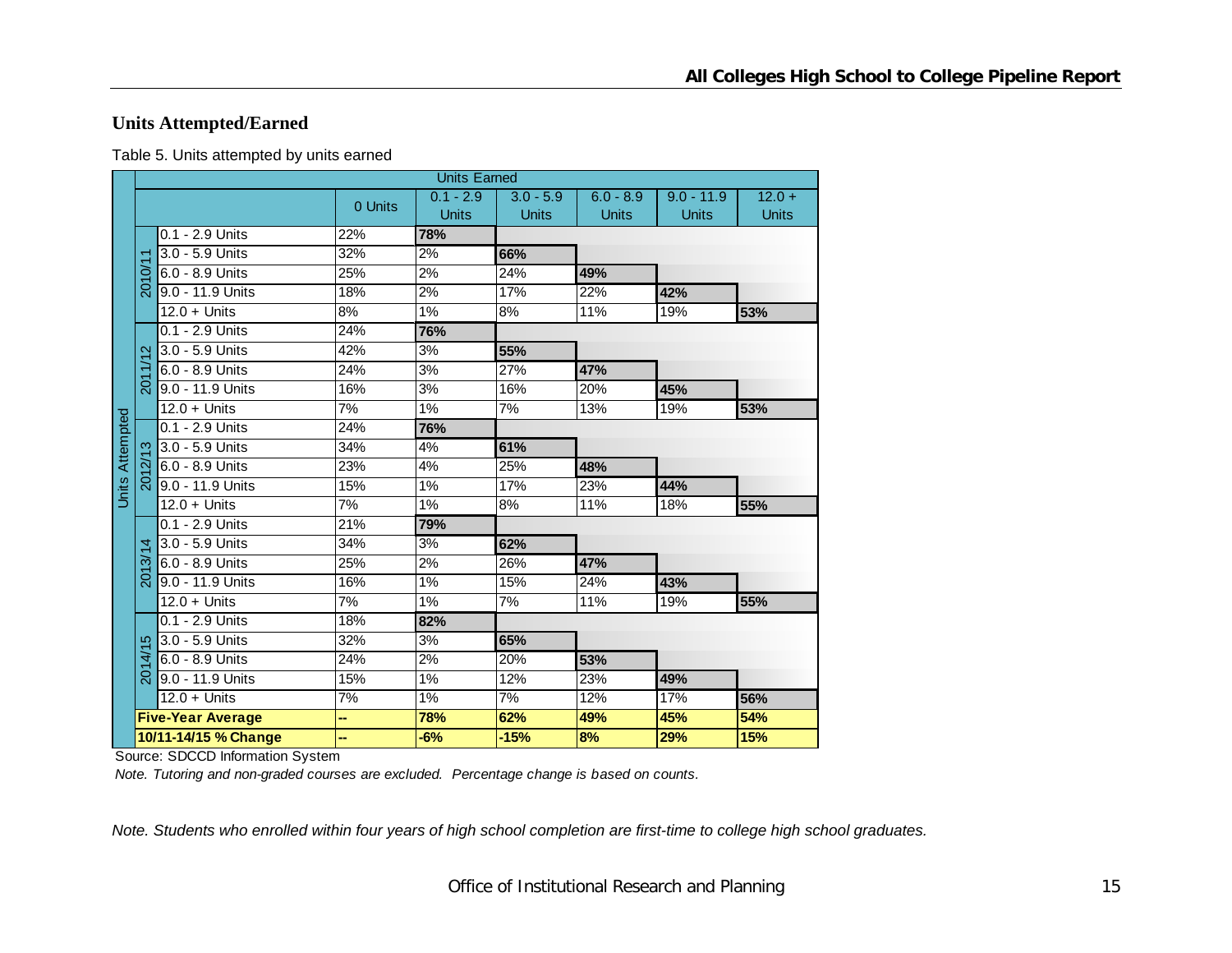#### **Persistence**

Table 6. Term and annual persistence

| <b>Fall Cohorts</b>        |        |        | <b>Term Persistence</b> | <b>Annual Persistence</b> |     |  |
|----------------------------|--------|--------|-------------------------|---------------------------|-----|--|
| 2009                       | 2,659  | 2,068  | 78%                     | 1.541                     | 58% |  |
| 2010                       | 3,339  | 2,631  | 79%                     | 1,897                     | 57% |  |
| 2011                       | 3,458  | 2,825  | 82%                     | 2.137                     | 62% |  |
| 2012                       | 3,535  | 2,884  | 82%                     | 2,195                     | 62% |  |
| 2013                       | 3,443  | 2,781  | 81%                     | 2.094                     | 61% |  |
| <b>Total/Five-Year Avg</b> | 16,434 | 13,189 | 80%                     | 9.864                     | 60% |  |

Source: SDCCD Information System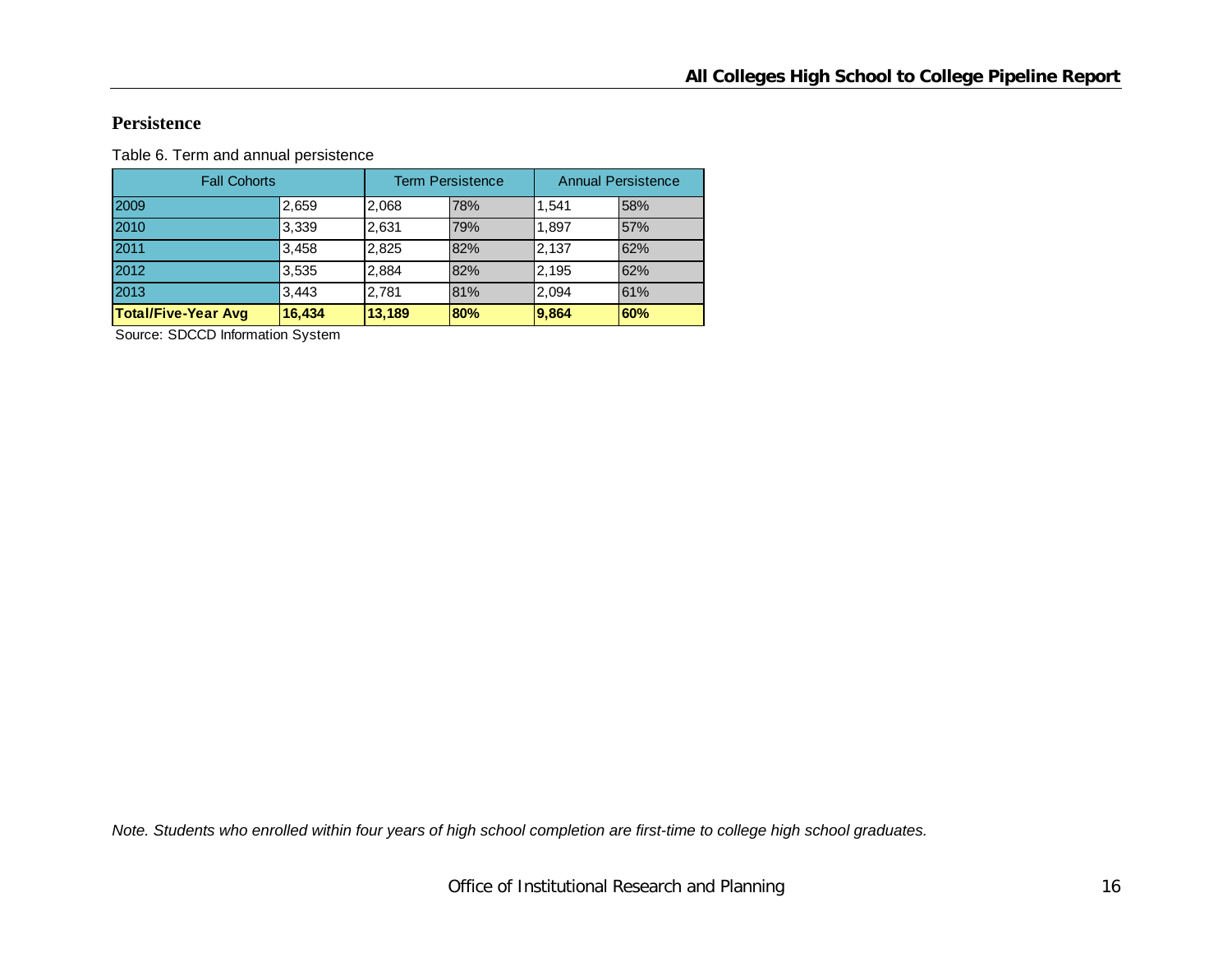## **Section III: College Placement of Incoming Students**

**This section of the report looks at the placement levels of first-time to college high school graduates who applied to an SDCCD college within four years of high school completion. It is possible that a student can apply and take the placement test, but not register for classes. The placement information, therefore, may differ from enrollment information.** Note that the English and math placement sequences may change from year to year; therefore, data are represented by current placement level categories (see Figures 1 and 2 in the Course Sequences section). Additionally, students are categorized as 'tested' or 'not tested' based on the following parameters:

- **Total Tested**  This group includes students who completed an assessment test or submitted their scores from a standardized test (e.g., SAT, ACT, EAP, EPT, and ELM).
- $\triangleright$  **Not Tested** This group includes students who did not complete an assessment test. Additionally, this group includes students that received a placement level from degree completion, transfer work, or course completion.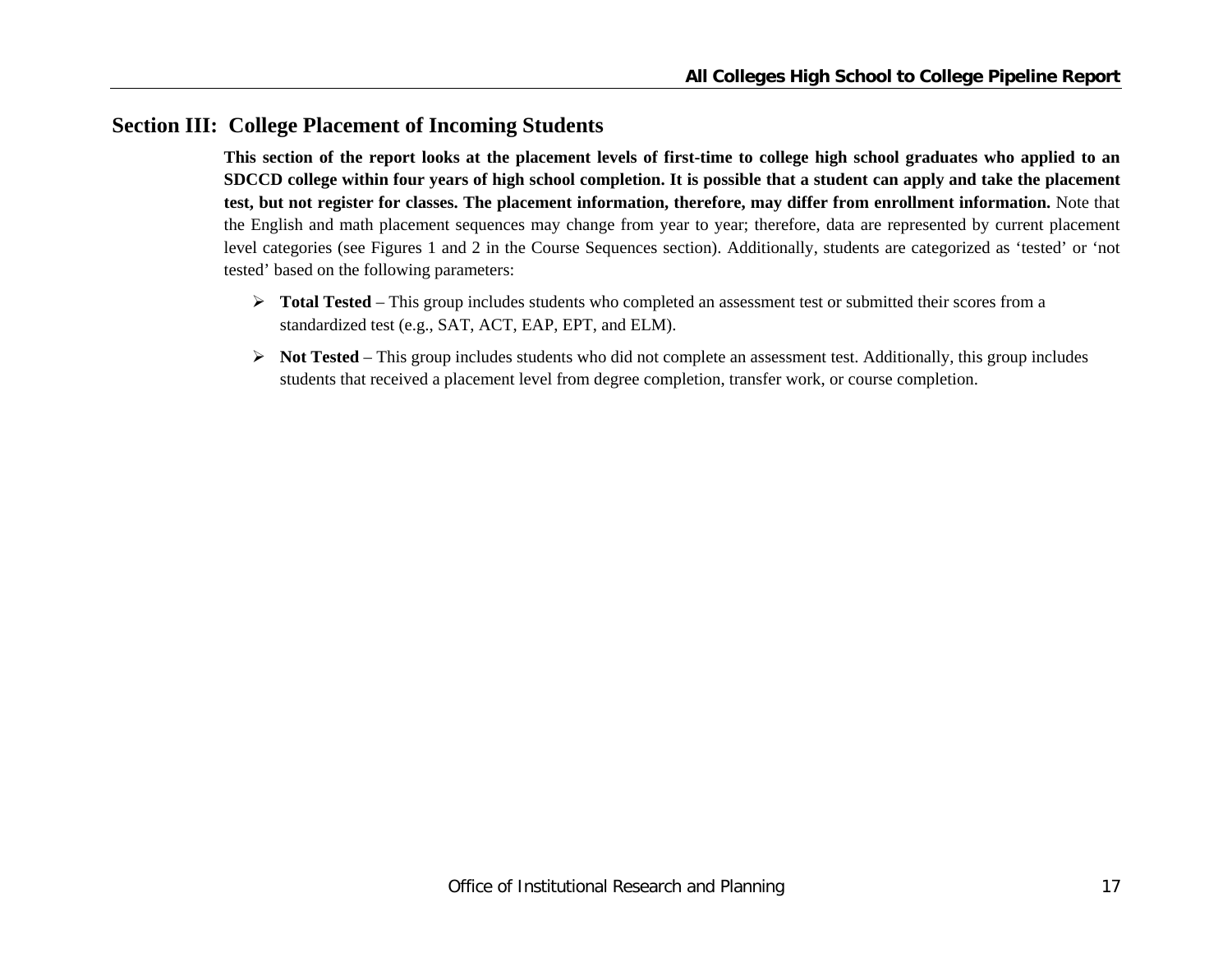## **Reading and Writing Placement**

#### Table 7. Reading placement

|                                                                        |                              | 2012/13 |      | 2013/14 |               | 2014/15 |      | 2012/13 - 2014/15 |         |          |
|------------------------------------------------------------------------|------------------------------|---------|------|---------|---------------|---------|------|-------------------|---------|----------|
|                                                                        |                              | N       | %    | N       | $\frac{9}{6}$ | N       | $\%$ | <b>Total N</b>    | Avg $%$ | % Change |
| Test/<br>No-Test                                                       | <b>Total Tested</b>          | 4,608   | 78%  | 4.380   | 74%           | 4.779   | 77%  | 13,767            | 76%     | 4%       |
|                                                                        | <b>Not Tested</b>            | 1,337   | 22%  | 1.544   | 26%           | .422    | 23%  | 4,303             | 24%     | 6%       |
|                                                                        | <b>Total Students</b>        | 5,945   | 100% | 5,924   | 100%          | 6.,201  | 100% | 18,070            | 100%    | 4%       |
|                                                                        | Transfer/Associate Level     | 2,264   | 49%  | 2,135   | 49%           | 2,508   | 52%  | 6,907             | 50%     | 11%      |
|                                                                        |                              |         |      |         |               |         |      |                   |         |          |
| Distribution Basic Skills<br>of Students<br>Who Took al<br><b>Test</b> |                              | .822    | 40%  | 1.754   | 40%           | 1,746   | 37%  | 5,322             | 39%     | $-4%$    |
|                                                                        | <b>Need English Advising</b> | 409     | 9%   | 396     | 9%            | 406     | 8%   | 1.211             | 9%      | $-1%$    |
|                                                                        | <b>Take ESOL Test</b>        | 113     | 2%   | 95      | 2%            | 119     | 2%   | 327               | 2%      | 5%       |
|                                                                        | <b>Total Tested</b>          | 4,608   | 100% | 4,380   | 100%          | 4,779   | 100% | 13,767            | 100%    | 4%       |

Source: SDCCD Information System

#### Table 8. Writing placement

|                                                                        |                                 | 2012/13 |      | 2013/14 |      | 2014/15 |      | 2012/13 - 2014/15 |         |          |
|------------------------------------------------------------------------|---------------------------------|---------|------|---------|------|---------|------|-------------------|---------|----------|
|                                                                        |                                 | N       | %    | N       | $\%$ | N       | %    | <b>Total N</b>    | Avg $%$ | % Change |
| Test/<br>No-Test                                                       | <b>Total Tested</b>             | 4.608   | 78%  | 4,381   | 74%  | 4,783   | 77%  | 13,772            | 76%     | 4%       |
|                                                                        | Not Tested                      | 1,337   | 22%  | 1,543   | 26%  | ,418    | 23%  | 4,298             | 24%     | 6%       |
|                                                                        | <b>Total Students</b>           | 5,945   | 100% | 5.924   | 100% | 6.201   | 100% | 18.070            | 100%    | 4%       |
| Distribution Basic Skills<br>of Students<br>Who Took al<br><b>Test</b> | <b>Transfer/Associate Level</b> | 11.128  | 24%  | 1,083   | 25%  | ,293    | 27%  | 3,504             | 25%     | 15%      |
|                                                                        |                                 | 2,958   | 64%  | 2,807   | 64%  | 2,965   | 62%  | 8,730             | 63%     | 0%       |
|                                                                        | <b>Need English Advising</b>    | 409     | 9%   | 396     | 9%   | 406     | 8%   | 1,211             | 9%      | $-1%$    |
|                                                                        | <b>Take ESOL Test</b>           | 113     | 2%   | 95      | 2%   | 119     | 2%   | 327               | 2%      | 5%       |
|                                                                        | <b>Total Tested</b>             | 4,608   | 100% | 4,381   | 100% | 4,783   | 100% | 13,772            | 100%    | 4%       |

Source: SDCCD Information System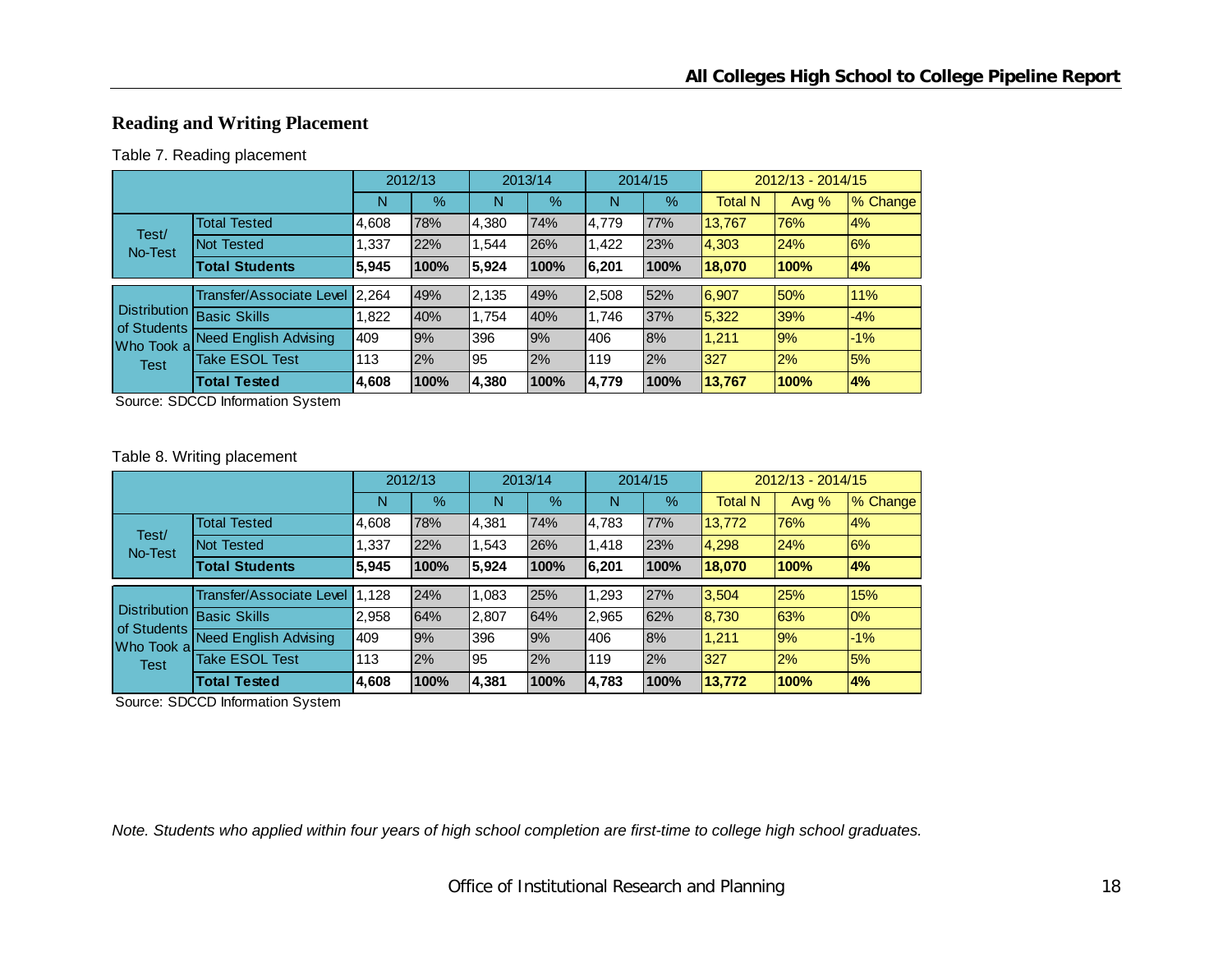#### **ESOL Placement**

Table 9. ESOL placement

|                                    |                       | 2012/13 |               | 2013/14 |      | 2014/15 |      | 2012/13 - 2014/15 |         |          |
|------------------------------------|-----------------------|---------|---------------|---------|------|---------|------|-------------------|---------|----------|
|                                    |                       | N       | $\frac{9}{6}$ | N       | $\%$ | N       | $\%$ | <b>Total N</b>    | Avg $%$ | % Change |
| Test/<br>No-Test                   | <b>Total Tested</b>   | 172     | 3%            | 191     | 3%   | 199     | 3%   | 562               | 3%      | 16%      |
|                                    | <b>Not Tested</b>     | 5,773   | 97%           | 5,733   | 97%  | 6.002   | 97%  | 17,508            | 97%     | 4%       |
|                                    | <b>Total Students</b> | 5,945   | 100%          | 5,924   | 100% | 6.201   | 100% | 18,070            | 100%    | 4%       |
|                                    |                       |         |               |         |      |         |      |                   |         |          |
|                                    | Level 40              | 6       | 3%            | 18      | 9%   | 20      | 10%  | 44                | 8%      | 233%     |
| <b>Distribution</b><br>of Students | Level 30              | 18      | 10%           | 33      | 17%  | 22      | 11%  | 73                | 13%     | 22%      |
| Who Took al<br><b>Test</b>         | Level 20              | 21      | 12%           | 16      | 8%   | l 20    | 10%  | 57                | 10%     | $-5%$    |
|                                    | Level 19              | 127     | 74%           | 124     | 65%  | 137     | 69%  | 388               | 69%     | 8%       |
|                                    | <b>Total Tested</b>   | 172     | 100%          | 191     | 100% | 199     | 100% | 562               | 100%    | 16%      |

Source: SDCCD Information System

#### **Math Placement**

Table 10. Math placement

|                                                                          |                          | 2012/13 |      | 2013/14 |      | 2014/15 |      | 2012/13 - 2014/15 |         |          |
|--------------------------------------------------------------------------|--------------------------|---------|------|---------|------|---------|------|-------------------|---------|----------|
|                                                                          |                          | N       | $\%$ | N       | $\%$ | N       | $\%$ | <b>Total N</b>    | Avg $%$ | % Change |
| Test/<br>No-Test                                                         | <b>Total Tested</b>      | 4,600   | 77%  | 4,442   | 75%  | 4,795   | 77%  | 13,837            | 77%     | 4%       |
|                                                                          | <b>Not Tested</b>        | 1,345   | 23%  | 1,482   | 25%  | .406    | 23%  | 4,233             | 23%     | 5%       |
|                                                                          | <b>Total Students</b>    | 5,945   | 100% | 5,924   | 100% | 6.,201  | 100% | 18.070            | 100%    | 4%       |
| Distribution Associate Level<br>of Students<br>Who Took a<br><b>Test</b> | <b>Transfer Level</b>    | 1,043   | 23%  | 1.027   | 23%  | ,262    | 26%  | 3,332             | 24%     | 21%      |
|                                                                          |                          | 690     | 15%  | 566     | 13%  | 1656    | 14%  | 1,912             | 14%     | $-5%$    |
|                                                                          | <b>Basic Skills</b>      | 2,854   | 62%  | 2,848   | 64%  | 2,876   | 60%  | 8,578             | 62%     | 1%       |
|                                                                          | <b>Take Algebra Test</b> | 13      | 0%   |         | 0%   |         | 0%   | 15                | 0%      | $-92%$   |
|                                                                          | <b>Total Tested</b>      | 4,600   | 100% | 4,442   | 100% | 4,795   | 100% | 13,837            | 100%    | 4%       |

Source: SDCCD Information System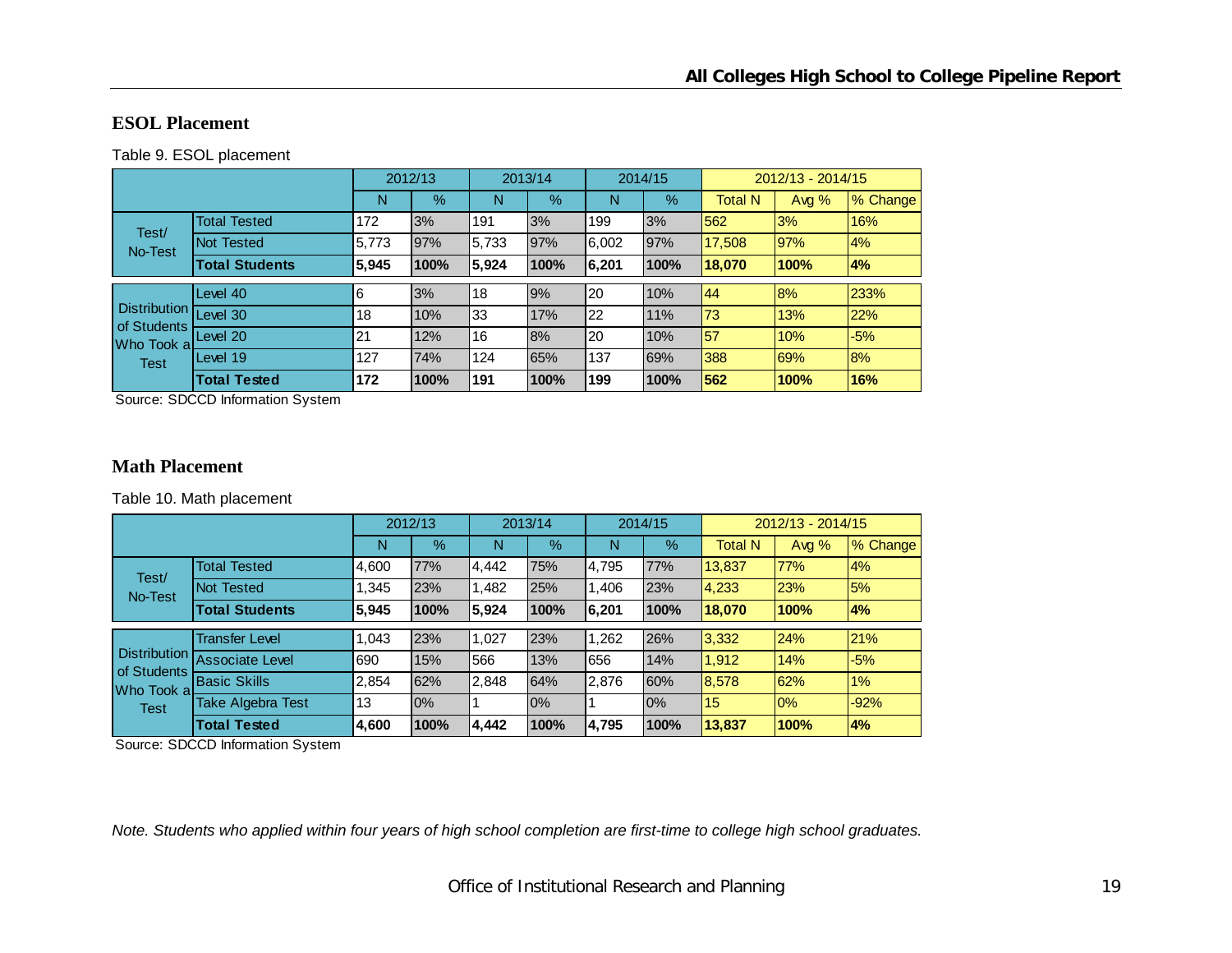## **Section IV: Course Enrollment by Placement**

This section longitudinally tracks English and math enrollments by placement level among three cohorts of **first-time to college high school graduates who enrolled at an SDCCD college within four years of high school completion** (see Tables 11 and 12). First-time students who remained enrolled in an English or math sequence course as of official census in Fall 2012, 2013, or 2014 were tracked through their first year (fall, spring, and summer). Data are represented by current placement level categories (see Figures 1 and 2 in the Placement Sequences section) and **only students who tested (i.e., completed an assessment test or submitted their scores from a standardized test) were included.** For English cohorts, students were excluded if they did not have skill levels in both reading and writing. Among students who took both tests but did not score in the same placement level, English placement level was measured at the highest placement (30% in Fall 2012, 29% in Fall 2013, and 30% in Fall 2014 placed at different reading and writing levels).

Among students who placed at the transfer or associate levels, course enrollment was measured at or below their placement level. For those students who placed at the basic skills levels, course enrollment was measured at their placement level. Students who placed at the basic skills level with an M30 skill level were considered to be enrolled at their placement level if they enrolled in the associate level MATH 092 course offered at Mesa College, as it requires an M30 skill level. For those students who placed below basic skills, course enrollment was measured at any placement level.